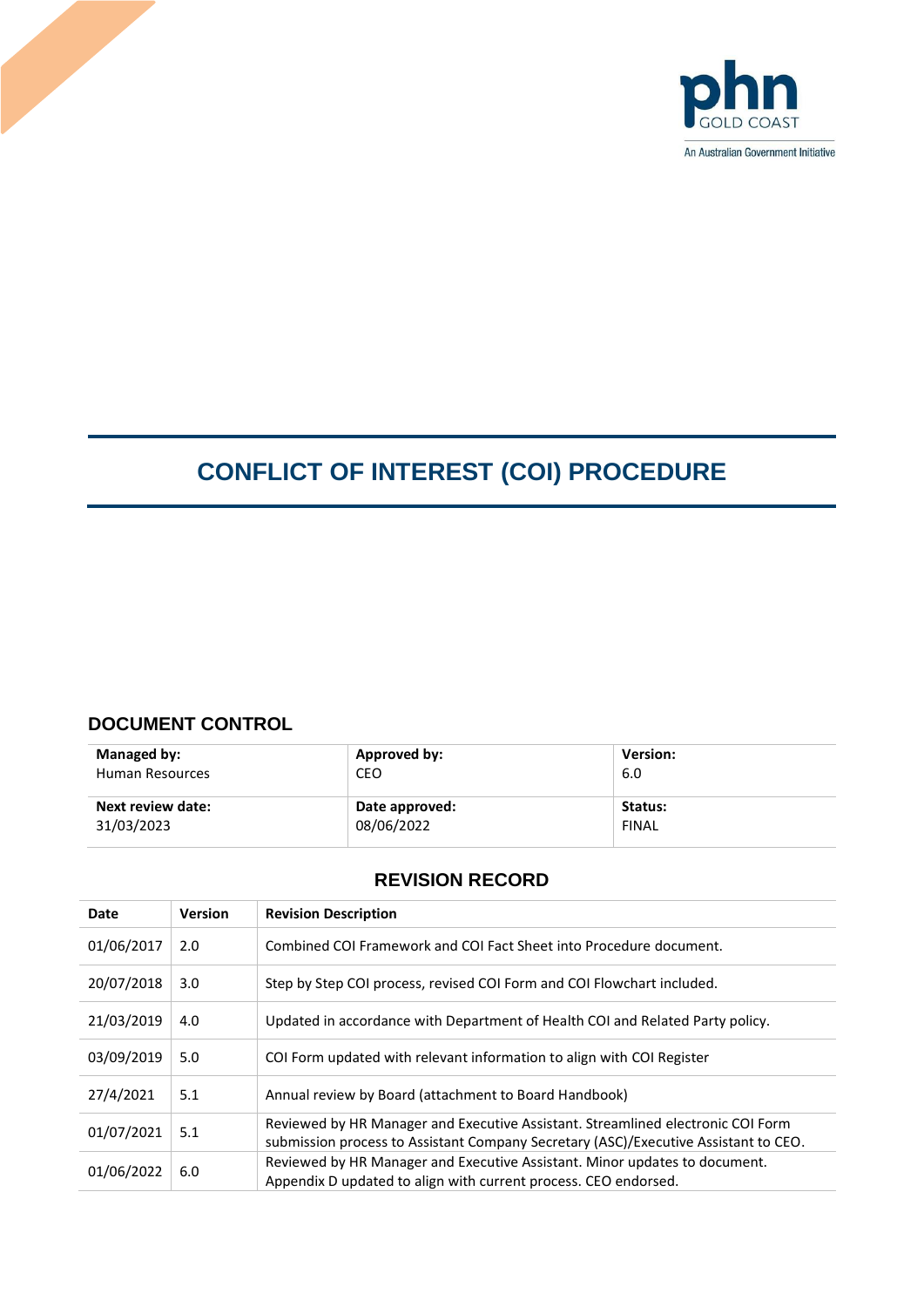# **Contents**

| 1 <sub>1</sub> |                                                                                       |  |
|----------------|---------------------------------------------------------------------------------------|--|
| 2.             |                                                                                       |  |
|                |                                                                                       |  |
|                |                                                                                       |  |
|                |                                                                                       |  |
| 3.             |                                                                                       |  |
| 4.             |                                                                                       |  |
|                |                                                                                       |  |
|                |                                                                                       |  |
|                | 4.2.1                                                                                 |  |
|                | 4.2.2                                                                                 |  |
|                | 4.2.3                                                                                 |  |
|                | 4.2.4                                                                                 |  |
|                | 4.2.5                                                                                 |  |
|                |                                                                                       |  |
| 5.             |                                                                                       |  |
| 6.             |                                                                                       |  |
| 7.             |                                                                                       |  |
| 8.             |                                                                                       |  |
|                |                                                                                       |  |
|                |                                                                                       |  |
|                |                                                                                       |  |
| 9.             |                                                                                       |  |
|                |                                                                                       |  |
|                |                                                                                       |  |
|                |                                                                                       |  |
|                | 13. Appendix A (SOURCE: NHS England, Managing Conflicts of Interest: Case Studies) 12 |  |
|                |                                                                                       |  |
|                |                                                                                       |  |
|                |                                                                                       |  |
|                |                                                                                       |  |
|                |                                                                                       |  |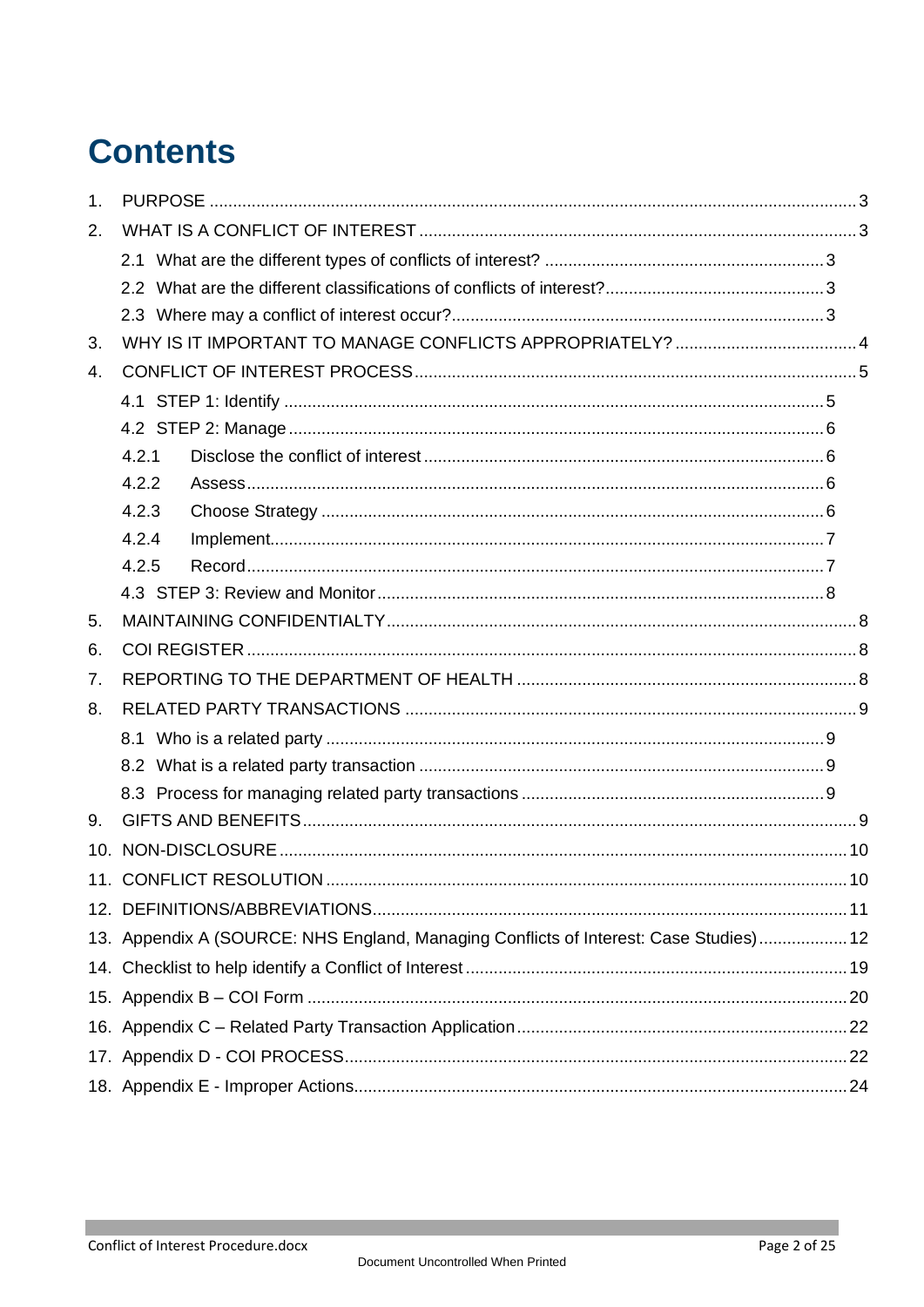# <span id="page-2-0"></span>**1. PURPOSE**

The purpose of this procedure is to help support employees/other personnel to effectively:

- Identify conflicts of interest that employees/other personnel may encounter
- Recognise their responsibilities to disclose and promptly address any conflicts of interests
- Understand and implement the process for managing conflicts of interest

#### <span id="page-2-1"></span>**2. WHAT IS A CONFLICT OF INTEREST?**

- A conflict of interest occurs when employees/other personnel are in a position to be influenced, or appear to be influenced, by personal interests when undertaking an organisational activity.
- A conflict of interest can involve avoiding personal disadvantage as well as gaining personal advantage.
- A conflict of interest is not limited to circumstance where employees/other personnel, or those close to them, may gain or lose financially from their position.
	- It includes situations where official decisions may be influenced by personal interests in social and professional activities, and interests with individuals or other groups, including family and friends.
- The Department of Health Standard Funding Agreement (SFA) stipulates that: *'a conflict of interest is any matter, circumstance, interest or activity involving or effecting your Organisation or your Organisation's Personnel, which may appear to impair your Organisation's ability to perform an activity diligently, fairly and independently'*.

#### <span id="page-2-2"></span>**2.1 What are the different types of conflicts of interest?**

- *Actual* An actual conflict of interest involves a direct conflict between a person's current duties and responsibilities and existing private interests. i.e. you **ARE** being influenced by a conflicting interest.
- *Perceived* A perceived or apparent conflict of interest can exist where it could be perceived, or appears, that a person's private interests could improperly influence the performance of their duties – whether or not this is in fact the case i.e. you could **APPEAR** to be influenced by a conflicting interest.
- **Potential** A potential conflict of interest arises where a person has private interests that could conflict with their official duties in the future i.e. you **COULD** be influenced by a conflicting interest.

#### <span id="page-2-3"></span>**2.2 What are the different classifications of conflicts of interest?**

- A *pecuniary* interest involves an actual or potential financial gain or loss. It may result from the employee or someone associated with them (e.g. family member) owning property, holding shares or a position in a company bidding for government work, accepting gifts or hospitality, or receiving an income from a second job. Money does not actually have to change hands for an interest to be pecuniary.
- A *non-pecuniary* interest does not have a financial component but may arise from personal or family relationships, involvement in sporting, social, trade union, community or cultural activities. Non-pecuniary interests include any tendency toward favour or prejudice resulting from friendship, animosity or other personal involvement that could bias your judgement or decisions.

#### <span id="page-2-4"></span>**2.3 Where may a conflict of interest occur?**

- There are many areas of work and organisational functions that may create a high risk for potential conflicts of interests, including but not limited to:
	- o managing employees
	- o recruitment and selection processes and making appointments to positions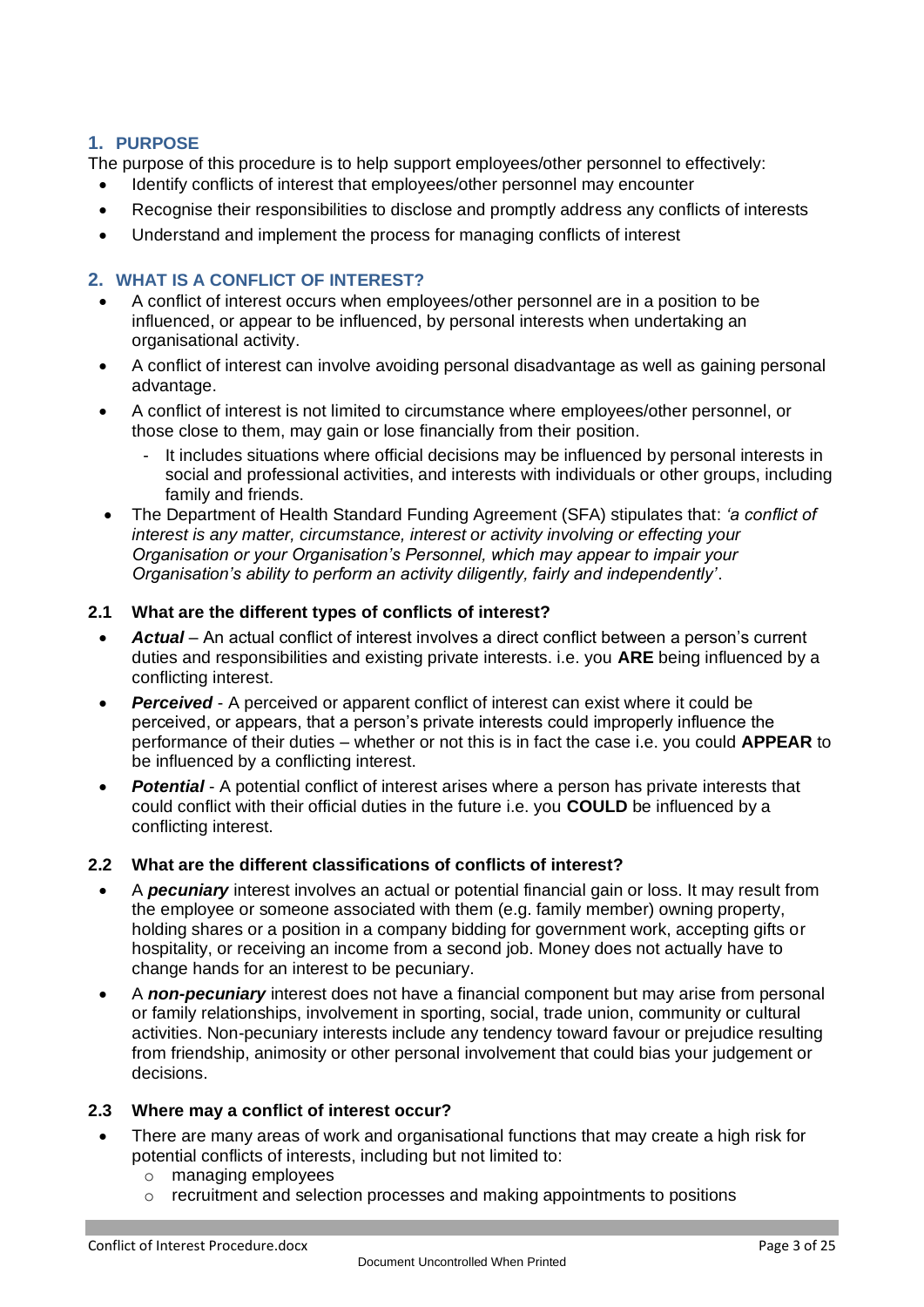- o purchasing/procurement and contracting
- o exercising delegations
- o having discretion for planning or development applications
- o disposing of assets
- o undertaking investigations
- o carrying out regulatory tests and procedures
- $\circ$  inspecting, regulating or monitoring standards, businesses, equipment or premises
- o issuing qualifications or licences
- $\circ$  allocating grants of public funds
- o interacting regularly with the private sector
- $\circ$  making determinations or handing down judgement about individuals or disputes
- o providing consumer advice.
- Conflicts of interest can also occur when:
	- $\circ$  an employee/other personnel undertakes secondary employment in another sector or in the private sector.
	- $\circ$  an employee/other personnel's role requires them to take on a public sector or community-based role, in conjunction with their GCPHN roles, e.g. to also be a member of an advisory committee or board.
	- o an employee/other personnel with more than one role acquires confidential information that could be useful in relation to their work in another role.

#### *Refer to Appendix A: [Conflict of interest case studies.](#page-10-1)*

#### <span id="page-3-0"></span>**3. WHY IS IT IMPORTANT TO MANAGE CONFLICTS APPROPRIATELY?**

- **3.1** Conflicts of interest, if managed appropriately, do not have to be a problem for the organisation. However, it is important to be aware of what can happen if a conflict is not managed appropriately.
	- **Reputational Risk** failing to manage conflicts of interest can damage the reputation of GCPHN and could have a negative impact on funding, recruitment and retention of employees and public trust and confidence in GCPHN.
	- **Poor Governance**  good governance is a central part of ensuring that GCPHN effectively works towards achieving its mandate as well as meeting its obligations under the law. Failing to manage conflicts of interest affects GCPHN's governance in a variety of ways:
		- o It could suggest that GCPHN's Members, Board, management and employees are not acting in the organisations best interest, and this could undermine the long-term sustainability of the organisation.
		- $\circ$  May indicate a lack of accountability and transparency. Appropriately identifying and managing conflicts of interest is essential in promoting accountability and transparency in the organisation.
		- o The organisation's ability to function effectively as a whole could be undermined if conflicts of interest are not managed appropriately. The integrity and effectiveness of GCPHN's decision-making processes can be put at risk.

#### **3.2 Promoting a culture of disclosure**

- Employee/other personnel's attitudes and behaviours towards conflict of interest are a key factor to successful disclosure and management of conflicts of interest.
- Employee/other personnel should never feel apprehensive about disclosing a potential conflict. Rather they should view disclosing interests as part of their respective roles and should encourage others to do the same.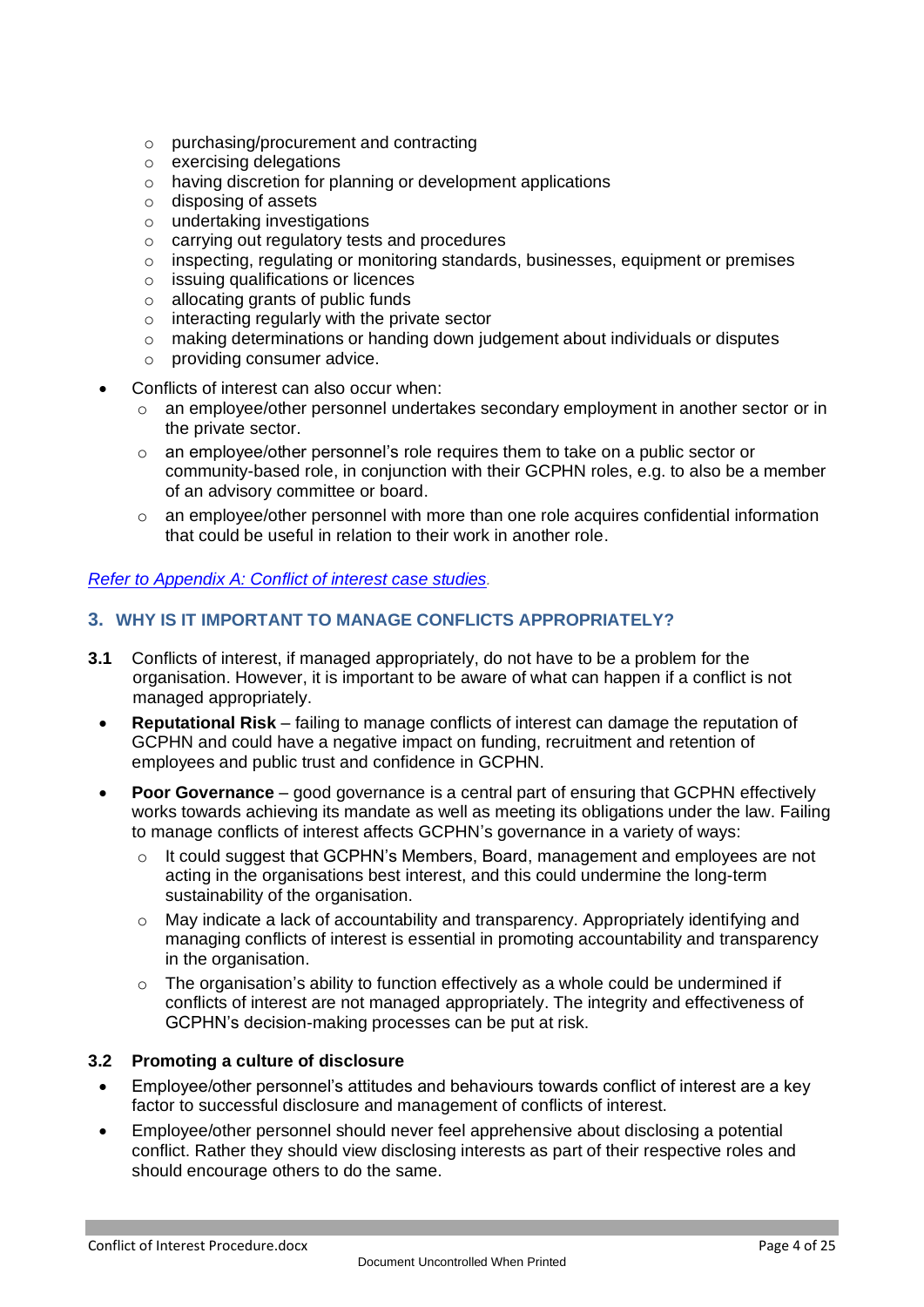- The key to managing conflicts responsibly is to encourage, facilitate and record all disclosures (see 4. Below for this process).
- The cornerstone of creating a culture of disclosure at GCPHN is to have and encourage open discussion on conflicts of interest in a way that is supportive and non-judgemental.
- Promoting a culture of disclosure can be promoted by:
	- $\circ$  Informing new employees/other personnel about GCPHN's COI Procedure and providing them with a copy of the procedural document.
	- o Providing conflict of interest training.
	- o Providing easy access to the COI procedure and related COI Form.
	- o Making conflicts of interest a standing agenda item (for meetings as well as other organisational processes) – this routinely reminds employees/other personnel of their duty to declare any potential conflicts.
	- $\circ$  Recording declared conflicts of interest in meeting minutes or in other relevant process documentation.
	- o Employees to complete an "External Business Undertaking Acknowledgement" form to seek GCPHN's prior written consent to engage in any business employment or provide services to anyone other than GCPHN (in accordance with Terms and Conditions of Employment).

# <span id="page-4-0"></span>**4. CONFLICT OF INTEREST PROCESS**



#### <span id="page-4-1"></span>**4.1 STEP 1: Identify**

Employees/other personnel are responsible for identifying and disclosing their own conflicts of interest. Consideration should be given as to whether in performing a role, an employee/other personnel could be influenced, or appear to be influenced, by personal interests.

Employees/other personnel need to consider:

- if they, or someone associated with them, would benefit or be disadvantaged directly or indirectly, now or in the future, from a decision they may be involved in making in their employment capacity.
- whether they, or someone associated with them, has received a gift or benefit from another person or business who stands to benefit from a decision the employee makes or can influence.
- whether a member of the public would view the employee's decision as being influenced by their personal interests or associations with other persons/entities.

**A good way to think about whether a conflict of interest may exist is to ask the following question:**

**"Would a reasonable person (properly informed about the nature of your personal interest) believe that you may be influenced by your personal interest when making a decision on behalf of the organisation?"**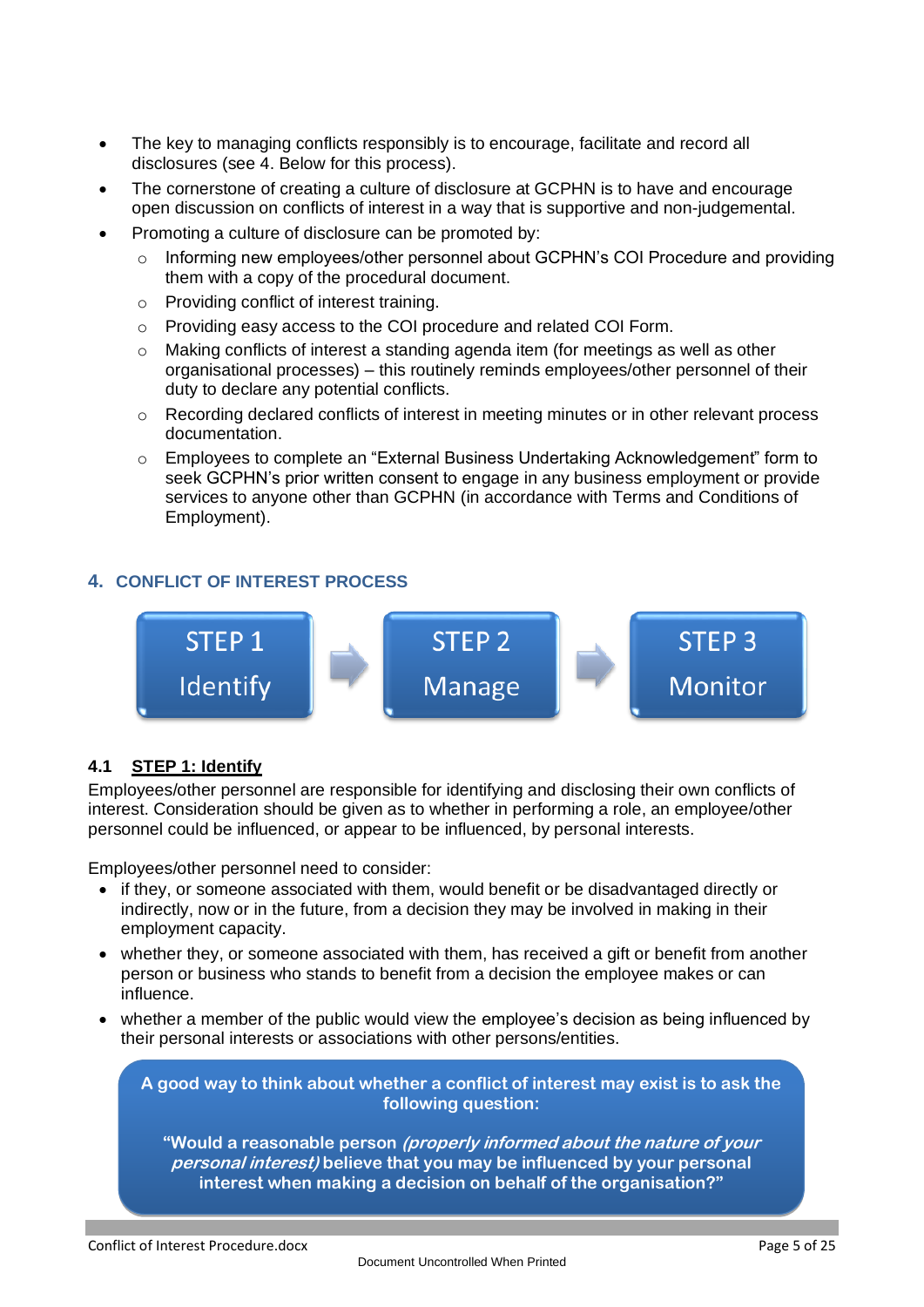# <span id="page-5-0"></span>**4.2 STEP 2: Manage**

#### <span id="page-5-1"></span>**4.2.1 Disclose the conflict of interest**

As soon as a likely conflict of interest is identified, it should be promptly disclosed to the relevant Manager or Responsible Person.

#### <span id="page-5-2"></span>**4.2.2 Assess**

The relevant Manager or Responsible Person will then assess the situation and determine whether or not any conflict actually exists. If a conflict of interest is established, then the type of interest (i.e. actual, perceived or potential) and the best strategy for its management should be discussed and agreed upon by the parties concerned.

Once a conflict of interest is determined to exist a Conflict of Interest Form (COI Form) – should be completed by the employee/other personnel jointly with the relevant responsible person.

#### <span id="page-5-3"></span>*[Refer to Appendix B: COI Form](#page-18-1)*

#### **4.2.3 Choose Strategy**

While conflicts of interest may be resolved or managed in a variety of ways, the choice of strategy will depend on an assessment of the individual circumstances of each case. The six major options for managing conflicts of interest are:

|    | <b>STRATEGY</b>   | <b>DESCRIPTION / RECOMMENDED ACTION</b>                                                                                                                                                                                                                         |
|----|-------------------|-----------------------------------------------------------------------------------------------------------------------------------------------------------------------------------------------------------------------------------------------------------------|
| 1. | <b>Register</b>   | Details of the existence of a conflict of interest (actual, potential or<br>perceived) are formally entered into the Conflicts of Interest Register.<br>When to use: for low-risk COI's.                                                                        |
| 2. | <b>Restrict</b>   | Where restrictions are placed on the employee's involvement in the<br>matter e.g. may not participate in discussions or decision making.<br>When to use: If the COI is not likely to arise frequently.                                                          |
| 3. | <b>Recruit</b>    | Where a neutral third party is used to oversee part or all of the process<br>that deals with the matter.<br>When to use: if the expertise of the third party is necessary.                                                                                      |
| 4. | <b>Remove</b>     | Where the employee is removed from their involvement in the matter<br>creating the conflict i.e. leave the room during pertinent discussions.<br>When to use: For ongoing serious COIs where ad hoc restriction<br>or recruitment of others is not appropriate. |
| 5. | <b>Relinguish</b> | Where the employee relinguishes the private interest that is creating<br>the conflict.<br>When to use: if the employee's commitment to public/official duty<br>outweighs their attachment to the private interest.                                              |
| 6. | <b>Resign</b>     | Where the employee resigns from the conflicting role e.g. on the<br>interview panel, from the Board etc.<br>When to use: where no other options are practicable or if the<br>employee prefers this course as a matter of personal principle.                    |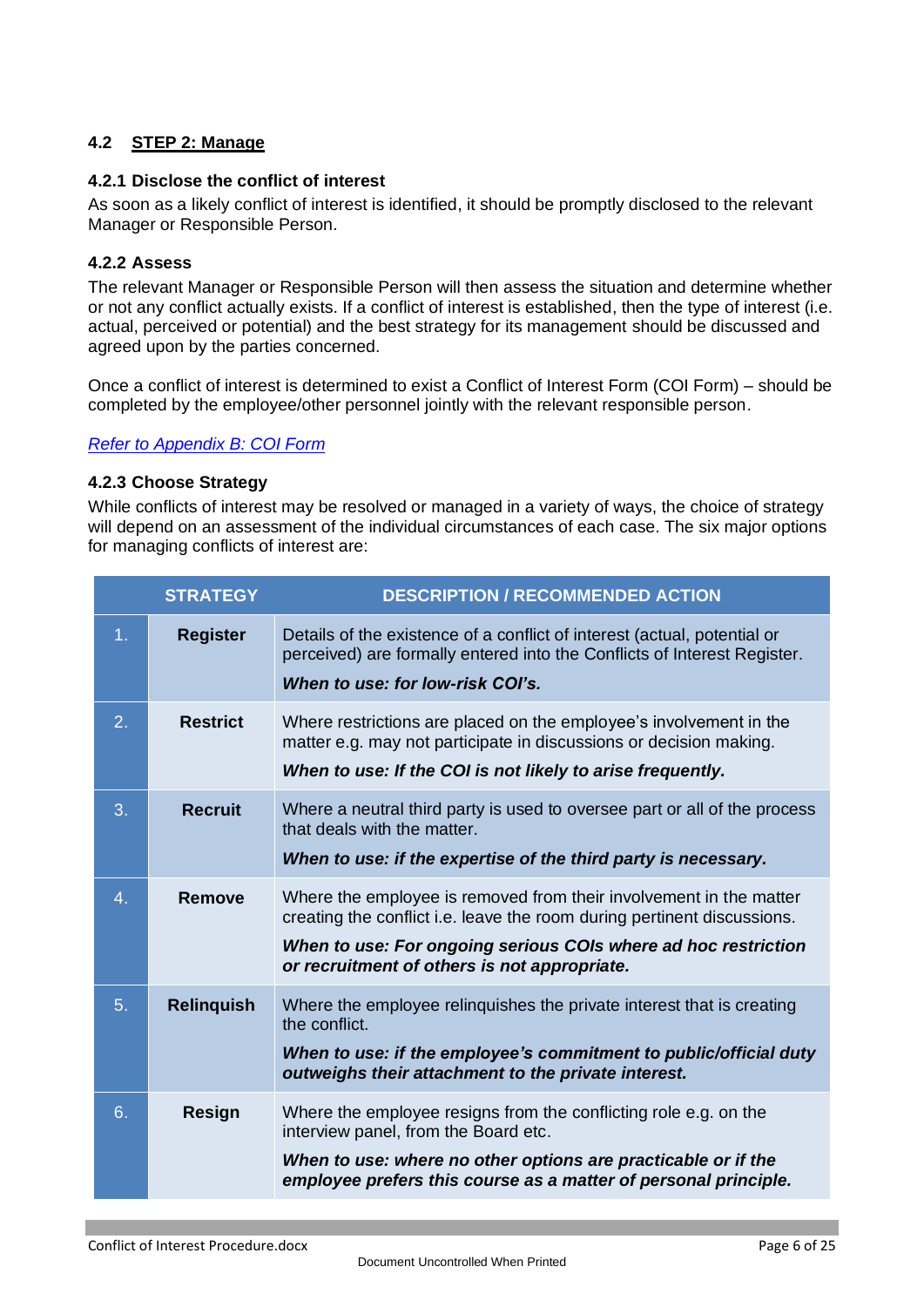In resolving or managing the conflict of interest, the following should be achieved:

- restricting the extent to which a private interest could compromise, or be seen to compromise, impartiality when carrying out official duties.
- ensuring there can be no perception of receiving an improper benefit that could influence the performance of official duties.
- removing the employee from involvement in official decisions and actions which could be compromised by private interests and affiliations.

#### <span id="page-6-0"></span>**4.2.4 Implement**

Once the most appropriate strategy or strategies for the conflict of interest has been determined it must be appropriately implemented and recorded on the COI Form.

#### <span id="page-6-1"></span>**4.2.5 Record**

- Transparent decision making and detailed record keeping are essential.
- Relevant details of the conflict of interest should be captured as per the Conflicts of Interest Form (COI Form). This will enable GCPHN to demonstrate in an accountable manner, if necessary, that a specific conflict of interest was appropriately identified and managed.
- Completed COI Forms should be scanned and emailed directly to [HR@gcphn.com.au](mailto:HR@gcphn.com.au) who will in turn forward the form to the Executive Assistant for entering into the COI Register. Any hard copies should be securely destroved once scanned and updated to the COI Register. Employee's conflict of interest documentation should also be filed securely within their personnel records.
- Instances where a COI should be disclosed:
- a. **Recruitment panel:** If you are participating on a recruitment panel and upon receipt of the applications become aware that a person/s applying for the role are known to you, either professionally or personally, you need to complete a COI Form. The COI should be disclosed to the panel and a COI Form completed. The panel are to discuss which strategy (as per 4.2.3) is the most appropriate to implement. The COI and strategy implemented should also be documented in the selection report.
- b. **Meetings:** When it is not possible to disclose a conflict of interest in writing, for example, during a meeting where, without prior warning, a matter is introduced in which the employee/other personnel recognises they may have a conflict of interest, the employee/other personnel should immediately verbally disclose the interest. The employee/other personnel's disclosure should be recorded in the minutes of the meeting. The participants and Chair of that meeting should decide on a conflict of interest management strategy (refer to 4.2.3 above) and them implement accordingly. At the earliest possible opportunity, the employee/other personnel should then follow the process to complete a COI Form.
- c. **Procurement Selection Panel Members** will be required to disclose any potential, actual or perceived conflicts of interest either prior to or during the evaluation of procurement applications e.g. *any personal financial interest in the project; any immediate relatives, close friends or business associates with a financial interest in the project; any personal bias or inclination, which would in any way affect an individual's decisions in relation to the project; and, any personal obligation, allegiance or loyalty, which would in any way affect an individual's decisions in relation to the project*. A COI Form should be completed at the start of the process. The Procurement Selection Panel Chair should take into consideration any conflicts of interests arising as part of the shortlisting process and then decide and implement an appropriate conflict of interest strategy (refer to 4.2.3).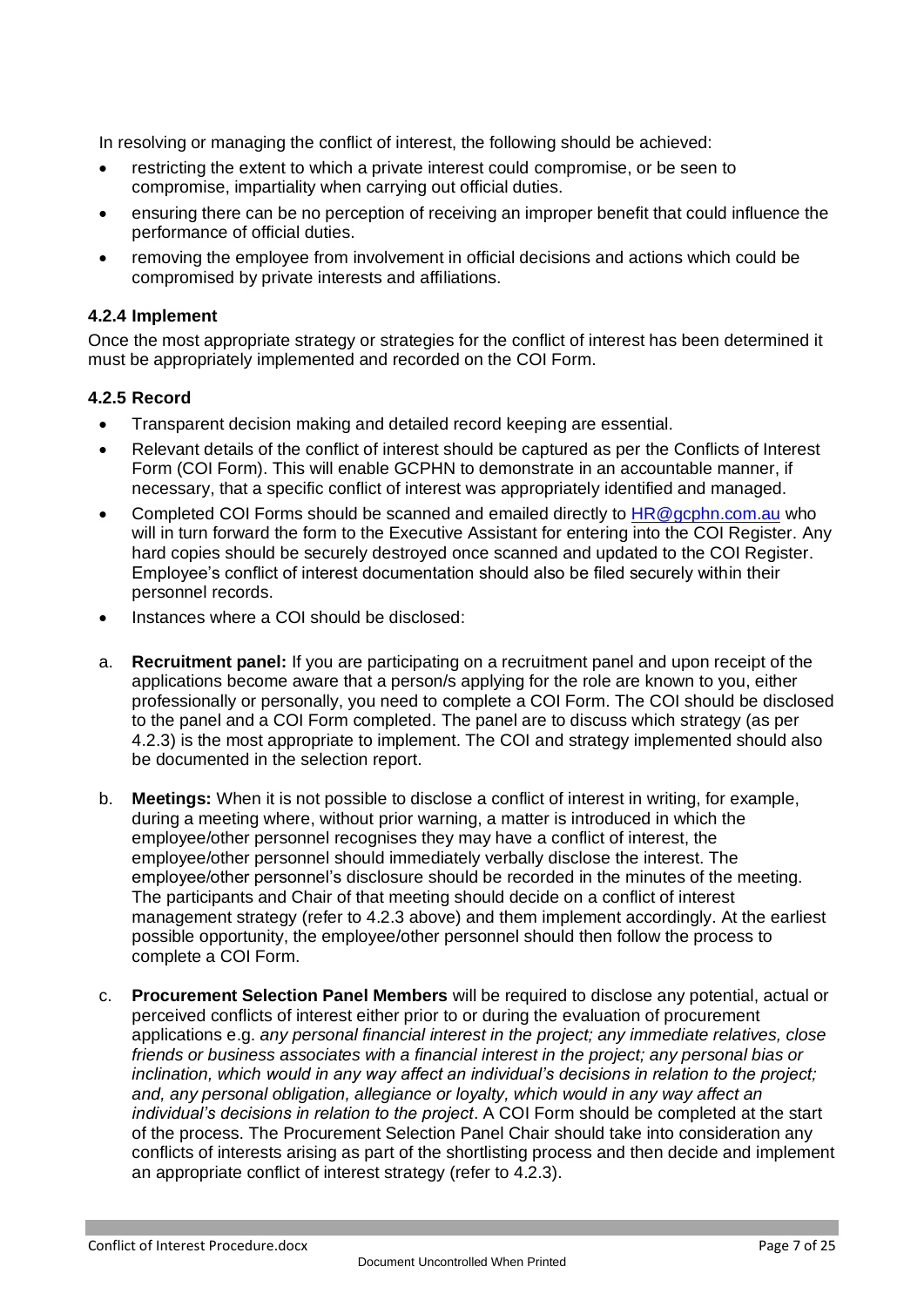- d. **Governance, Committee and Advisory Council Members** It is a requirement that all members upon signing their formal Agreement to commence with GCPHN, acknowledge that they have read the COI procedure and will declare any conflicts of interest. Opportunity is provided at each meeting to declare new conflicts of interest, refer to b) above for the related process in this instance.
- e. **Reporting OTHER conflict of interest matters not relating to self** Employees who become aware of a conflict of interest involving another employees/other personnel should, if they are comfortable doing so, raise the matter with the individual concerned or, if after raising the issue it becomes apparent that a conflict has not been declared, they should raise it with their immediate manager/Responsible Person or Human Resources.

#### <span id="page-7-0"></span>**4.3 STEP 3: Review and Monitor**

- Reviewing and monitoring is an essential component of the conflict of interest process by the Senior Leadership Team (SLT).
- Ongoing monitoring and regular reviews of identified conflicts of interest allow changes to be made to the management strategy.
- Each quarter the COI Register will be provided to the relevant SLT meeting for review and audit i.e. for compliance and applicability. COIs on the register should be reviewed, discussed, adjusted and or closed if necessary at the appropriate SLT meeting.
- All COI forms submitted to HR are entered into the COI Register. The COI Register is maintained by the Executive Assistant and is submitted monthly to the DoH for their review and noting.
- A separate COI Register is held for the Board of Directors. This is maintained by the Company Secretary.

#### *[Refer to Appendix D: Conflict of interest flowchart](#page-21-1)*

# <span id="page-7-1"></span>**5. MAINTAINING CONFIDENTIALTY**

All details relating to conflicts of interests are to be maintained in the strictest confidence and in accordance with the Privacy Act 1988.

#### <span id="page-7-2"></span>**6. COI REGISTER**

- All conflicts of interest must be registered into the COI Register.
- For minor or perceived conflicts of interest no further management action may be needed after the conflict is disclosed and registered.
- The Register is to include, as a minimum:
	- o The name of the person declaring the conflict of interest
	- o To whom the conflict was declared (name and position)
	- o The date of declaration
	- $\circ$  The nature of the declared conflict, including if relevant the name of the organisation or individual the conflict relates to
	- o A brief description of the matter
	- o Any action taken
	- o Any additional comments

# <span id="page-7-3"></span>**7. REPORTING TO THE DEPARTMENT OF HEALTH**

Under the Department of Health (DoH) Standard Funding Agreement, Clause 9.4 governs the organisation's obligations in relation to managing conflicts of interests. Clause 9.4.2 states if a conflict arises (or appears likely to arise), the PHN must immediately notify the Department and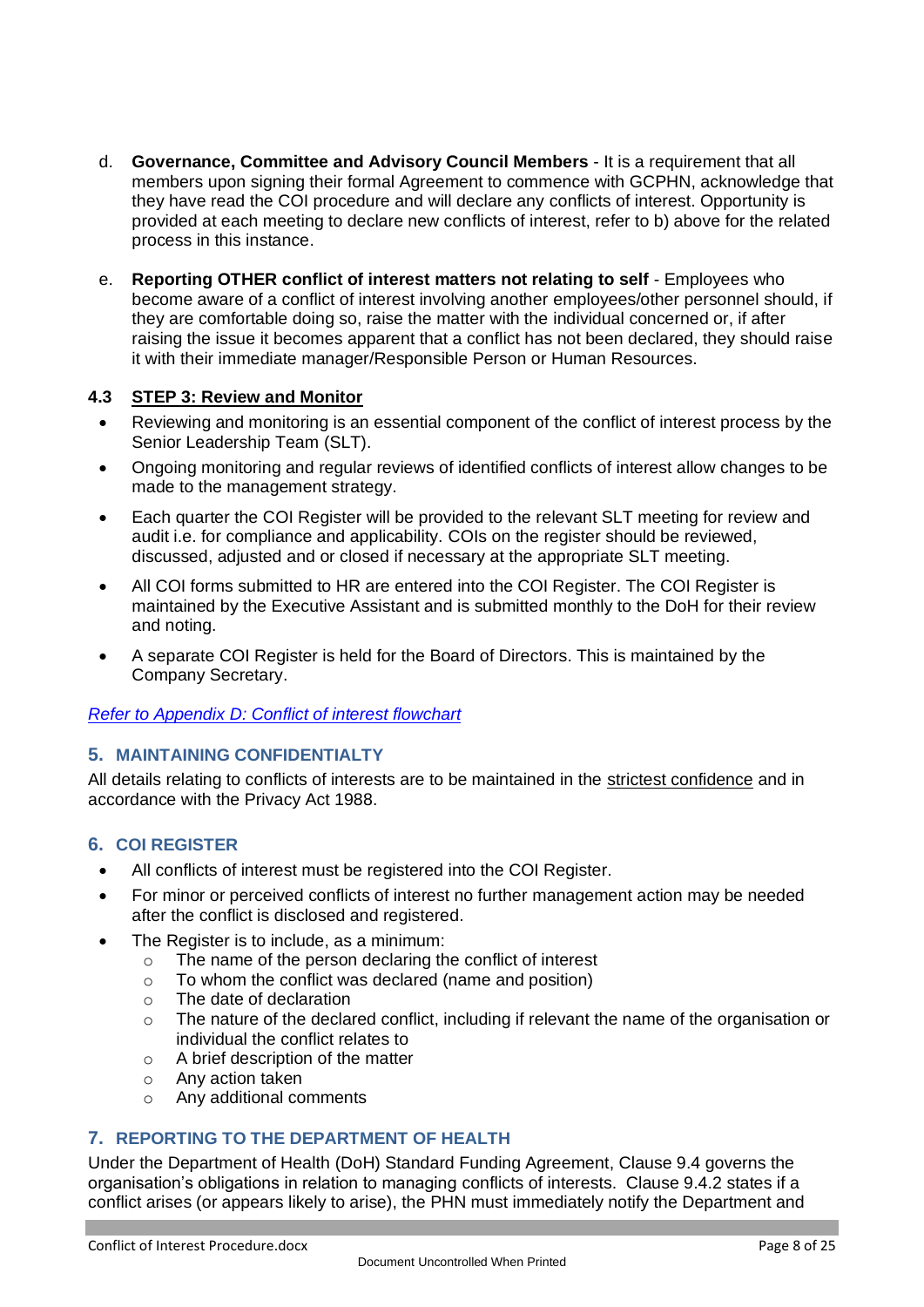make a full disclosure of all relevant information relating to the conflict and set out the steps proposed to resolve or deal with the conflict, and take such steps. Failure to disclose could result in the termination of the relevant activity under the funding agreement. GCPHN's standard practice is to submit the COI Register to the DoH at the end of each month for their review and records. This practice has been accepted by the DoH.

# <span id="page-8-0"></span>**8. RELATED PARTY TRANSACTIONS**

#### <span id="page-8-1"></span>**8.1 Who is a related party?**

- General definition: A related party is a person or an entity that is **related** to the reporting entity. A person or a close member of that person's family is **related** to a reporting entity if that person has control, joint control, or significant influence over the entity or is a member of its key management personnel.
- The Department of Health's Definition: (Terms and Conditions for Standard Funding Agreement (Clause 9.5) is:
	- a) An entity that controls or has significant influence over GCPHN at any time;
	- b) An entity that GCPHN controls or has significant influence over at any time, including GCPHN's subsidiary;
	- c) A person who is a member of GCPHN's board or governing body;
	- d) A member of the board of an entity referred to in a) or b);
	- e) A member of GCPHN's Personnel, other than in their capacity as an employee; or
	- f) A spouse or immediate family member of:
		- i. A member of GCPHN's Personnel; or
			- ii. A person specified in c) or d)

Who is not themselves an employee of GCPHN.

# <span id="page-8-2"></span>**8.2 What is a related party transaction?**

A related party transaction is an arrangement between two parties who are joined by a pre-existing special relationship. It is a transfer of resources, services or obligations between a reporting entity and a related party, regardless of whether a price is charged.

# <span id="page-8-3"></span>**8.3 Process for managing related party transactions**

- DoH approval is required before a related party transaction proceeds.
- A request for approval should first be provided to the GCPHN's Board of Directors for endorsement.
- If endorsed by the Board, then a written request for approval is to be submitted to DoH, in accordance with the Related Party Transaction form found in Appendix C.
- In the event the DoH receives such a request from GCPHN, it may:
	- $\circ$  Request further information from GCPHN which must be provided within 7 days of receiving the request and
	- o Consent (or not consent) GCPHN making the payment to the related party. Any consent may be given by the DoH on any terms or conditions it deems fit and GCPHN must comply with these.
- All Board endorsed related party transactions must be entered into the Related Party Transactions Register.

# *Refer to Appendix C – [Related Party Transaction Application](#page-21-0)*

# <span id="page-8-4"></span>**9. GIFTS AND BENEFITS**

Employees/other personnel should not seek or accept any payment, gift or benefit intended or likely to influence, or that could be reasonably be perceived by an impartial observer as being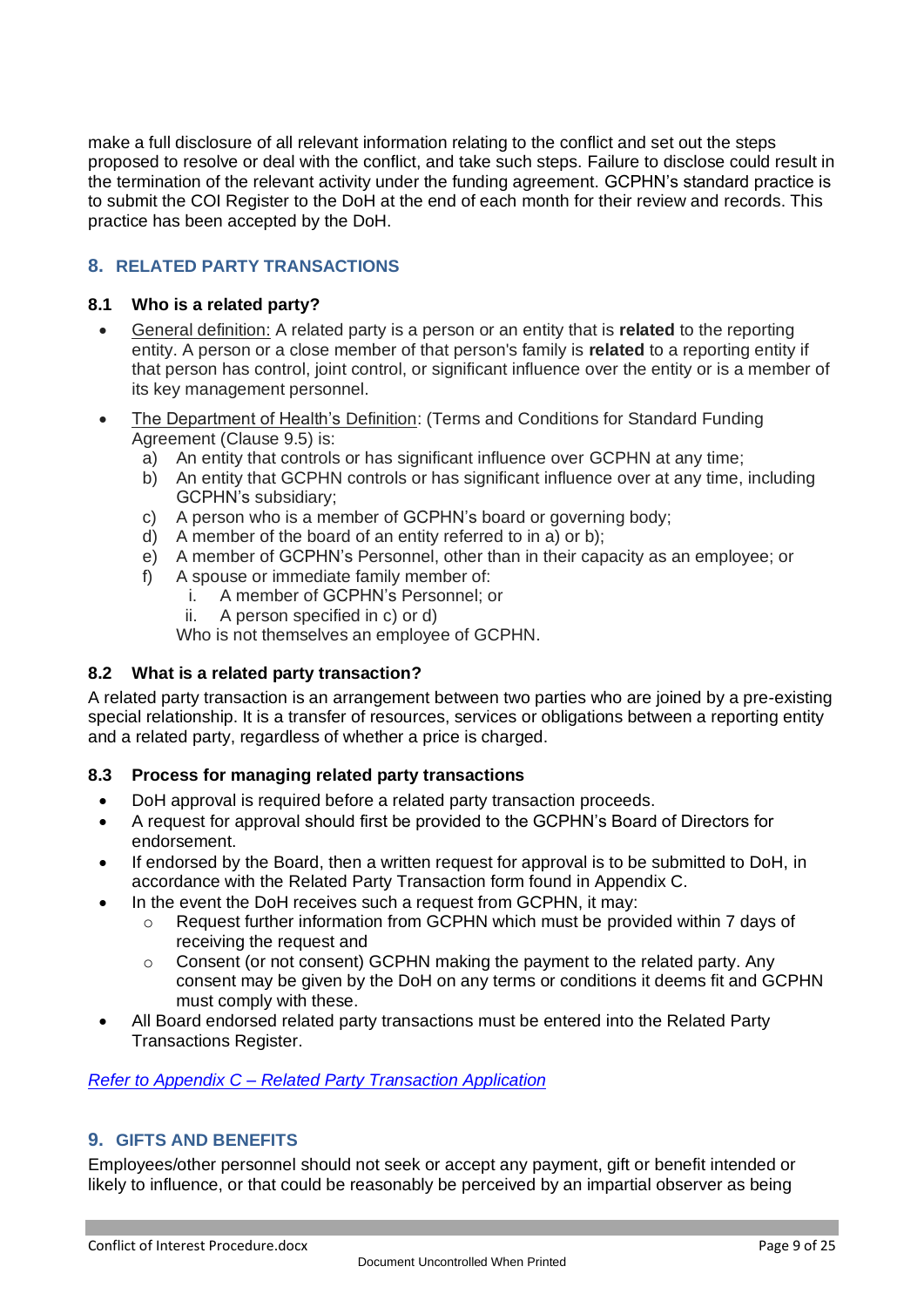intended or likely to influence the employee/other personnel. A Manager or Responsible Person should be consulted with to determine the best approach based on the circumstances.

Generally speaking, **token** gifts and moderate acts of hospitality would be of nominal value (under \$20) and could include:

- Box of chocolates or flowers from a grateful stakeholder
- Free meals and/or refreshments provided infrequently (i.e. annually) and/or reciprocally by representatives of other organisations
- Gifts of a single bottle of reasonably priced alcohol (i.e. under \$10) to individuals at public occasions or in recognition of a presentation

Token or inexpensive gifts may only be accepted if offered as a gesture of appreciation, and not to secure favour. Acceptance of the gift must be declared, managed and documented in the **Gift Register**.

#### **Managers must:**

- Provide employees with guidance on responding to various situations when being offered a gift, benefit or bribe
- Disclose any gifts received to the Assistant Company Secretary (Executive Assistant to CEO) for updating to the Gift Register and advise employees on any actions required.

#### **Employees must:**

- Not solicit gifts and benefits
- Not accept gifts of money
- Always consider the value and purpose of a gift or benefit before making any decisions about accepting it.
- Advise their Manager as soon as possible to ensure accepting the gift or benefit is appropriate and provide details of such gift for entry in the Gift Register.

#### <span id="page-9-0"></span>**10.NON-DISCLOSURE**

If a conflict of interest is not identified, disclosed and managed effectively it can cause private interests being put above the interest of the organisation; thereby compromising work and creating a catalyst for misconduct and corruption.

If employees/other personnel fail to make the necessary disclosure about conflicts of interest they may be in breach of this procedure. Breaches will be treated seriously and may lead to disciplinary action in accordance with company policy/procedure and may lead to termination of employment.

Refusal to take any action directed by GCPHN to resolve a conflict of interest may be in breach of this procedure and may render the employee liable to disciplinary action.

All breaches must be reported to Human Resources.

*[Refer to Appendix E](#page-23-0) – Improper Actions*

#### <span id="page-9-1"></span>**11.CONFLICT RESOLUTION**

If a decision cannot be made at the time of jointly reviewing and assessing the Form i.e. further investigation, consultation is required, then a decision should be determined within 7 (seven) working days and the employee/other personnel notified of the outcome. The outcome should be noted on the Form and provided to the employees/other personnel for their information. Where it is not possible to make a determination within this timeframe, the employee/other personnel concerned is to be kept informed of the progress on the matter.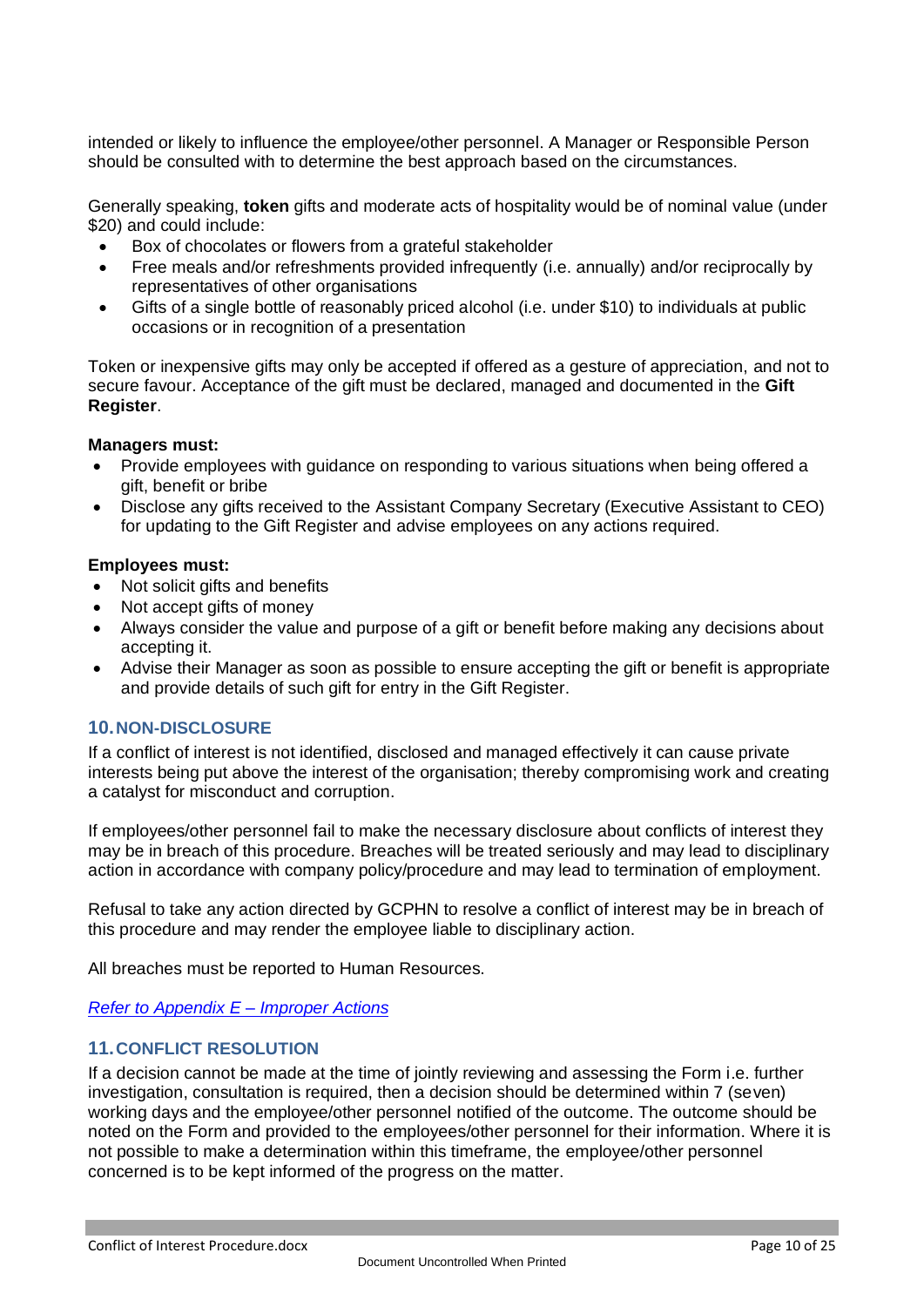If employees/other personnel disagree with the decision, the matter is to be discussed with the employees/other personnel and the Manager or Director in an attempt to seek a resolution. If, following this discussion, the matter remains unresolved, it should then be referred to the CEO for resolution. In the event there is still no consensus on the outcome then grievance and dispute resolution procedures are to be followed.

#### <span id="page-10-0"></span>**12.DEFINITIONS/ABBREVIATIONS**

**Benefit** is a service or intangible item which is of value to the receiver. Examples include access to a private box at sporting events, a new job or promotion, preferential treatment (such as 'queue jumping'), or access to confidential information.

**COI** conflict of interest/s

**DoH** refers to Department of Health

**GCPHN** refers to Gold Coast Primary Health Network

**Gift** any item, service, prize, hospitality or travel, offered or provided by a customer, client, applicant, supplier, potential supplier or external organisation, which has an intrinsic value and/or a value to the recipient, a member of their family, relation, friend or associate, and includes bequests.

**Gift Register** is an official written record that captures a gift and/or a benefit received by or offered to employees with a value of \$20 or above and details the decisions made and action taken.

**Responsible person** refers to Gold Coast Primary Health Network Executive Management, Managers or other personnel leading relevant process, Chair of Committee or Chair of relevant process.

**Organisation** where applicable, refers to GCPHN

**Other Personnel** for the purpose of this procedure refers to members of governance (i.e. Board) and advisory committees (i.e. Clinical Council and Community Advisory Council), panel members, volunteers, advocates, contractors, students, consultants, researchers performing work for the organisation.

<span id="page-10-1"></span>**Employee/s** for the purpose of this procedure refers to all Gold Coast Primary Health Network employees, including full-time, part-time, and casual employees.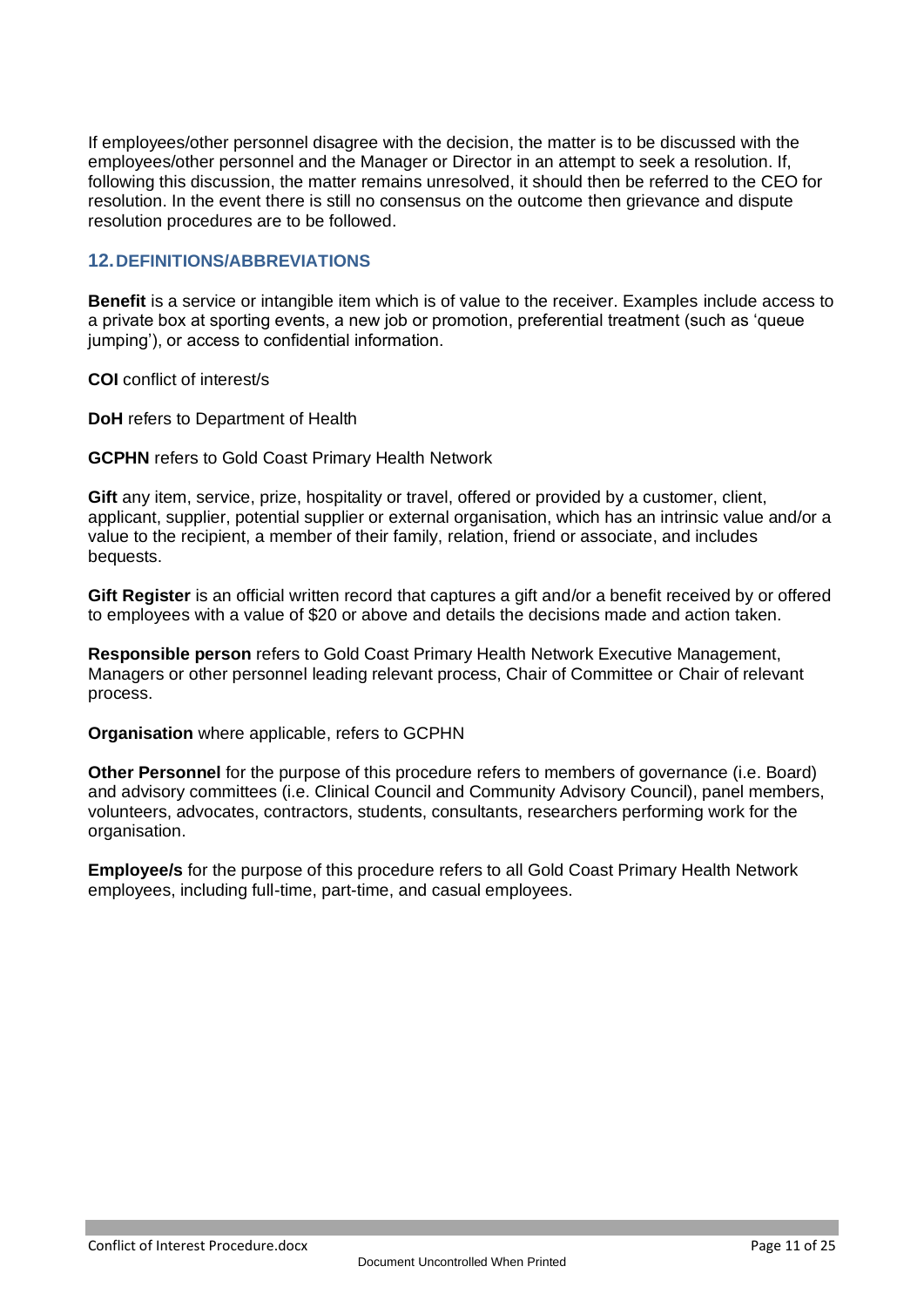# <span id="page-11-0"></span>**13.Appendix A (SOURCE: NHS England, Managing Conflicts of Interest: Case Studies)**

# *Case Study 1: Assessing the need for and location of new community medical centres*

| Context                | As part of North County CCG's strategy to provide more accessible primary care services, the CCG plans to<br>$\blacksquare$<br>open community medical centres in each of its localities. The medical centres will provide a range of out-of-<br>hospital services.<br>The CCG's Primary Care Commissioning Committee (PCCC) sets up a working group to undertake a needs<br>٠<br>assessment and to develop a business case, recommending the range of services to be offered and the<br>location of each medical centre.<br>At a public meeting of the PCCC, the business case and needs assessment is presented by the Chair of the<br>$\blacksquare$<br>working group.<br>In one locality, the recommendation is to open the medical centre in buildings owned by Dr Adam Brown, a<br>٠<br>GP governing body and PCCC member. This is because the building's rent would be cheaper than the rent of<br>alternative sites.<br>The proposed site is next to Dr Brown's GP practice, which is a prescribing practice. Therefore, there is a high<br>$\blacksquare$<br>probability that the medical centre would increase business at Dr Brown's pharmacy.<br>Dr Brown has previously declared that he owned a prescribing practice and the property in question. This is<br>$\blacksquare$<br>on the CCG's register of interest.<br>Dr Brown left the PCCC meeting when this matter was discussed.<br>$\blacksquare$                                                                                                                                                                                                                           |
|------------------------|-----------------------------------------------------------------------------------------------------------------------------------------------------------------------------------------------------------------------------------------------------------------------------------------------------------------------------------------------------------------------------------------------------------------------------------------------------------------------------------------------------------------------------------------------------------------------------------------------------------------------------------------------------------------------------------------------------------------------------------------------------------------------------------------------------------------------------------------------------------------------------------------------------------------------------------------------------------------------------------------------------------------------------------------------------------------------------------------------------------------------------------------------------------------------------------------------------------------------------------------------------------------------------------------------------------------------------------------------------------------------------------------------------------------------------------------------------------------------------------------------------------------------------------------------------------------------------------------------------------------------------------------------|
| <b>Risks</b>           | Dr Brown has a direct financial interest in the medical centre being located on his premises.<br>٠<br>There could be a perception that the CCG has favoured a PCCC member when selecting the location of the<br>$\blacksquare$                                                                                                                                                                                                                                                                                                                                                                                                                                                                                                                                                                                                                                                                                                                                                                                                                                                                                                                                                                                                                                                                                                                                                                                                                                                                                                                                                                                                                |
|                        | medical centre.<br>There is a risk of loss of public confidence and trust in the CCG, as well as legal challenge from the owners of<br>٠                                                                                                                                                                                                                                                                                                                                                                                                                                                                                                                                                                                                                                                                                                                                                                                                                                                                                                                                                                                                                                                                                                                                                                                                                                                                                                                                                                                                                                                                                                      |
|                        | other potential sites, if the conflicts of interest are not managed appropriately.<br>There is also a risk that the personal reputation of Dr Brown will be damaged if his interests are not<br>$\blacksquare$                                                                                                                                                                                                                                                                                                                                                                                                                                                                                                                                                                                                                                                                                                                                                                                                                                                                                                                                                                                                                                                                                                                                                                                                                                                                                                                                                                                                                                |
|                        | appropriately declared and managed.                                                                                                                                                                                                                                                                                                                                                                                                                                                                                                                                                                                                                                                                                                                                                                                                                                                                                                                                                                                                                                                                                                                                                                                                                                                                                                                                                                                                                                                                                                                                                                                                           |
| Actions to<br>consider | All proposals should clearly state whether any conflicts of interest have been identified during the<br>$\blacksquare$<br>development of the proposal and if so, how they were managed.<br>In this case, the appropriate management of the conflicts of interest should include ensuring that:<br>$\blacksquare$<br>Dr Brown's interests (both his ownership of the prescribing practice and neighbouring property)<br>$\circ$<br>have been recorded in the CCG's register of interests and in the minutes of every meeting where<br>this topic was discussed.<br>Dr Brown was not part of the working group, and this was recorded in the relevant minutes.<br>$\circ$<br>There are clear and objectively justifiable reasons for selecting the preferred locations for the<br>$\circ$<br>medical centres, which are included within the working group's report and referenced in the PCCC's<br>minutes. The cheaper rent may be one such reason, but it may not be a sufficient reason in itself for<br>selecting one site over another.<br>The proposals have been subject to appropriate scrutiny, public and stakeholder engagement, and<br>$\circ$<br>are in accordance with procurement rules.<br>The PCCC should also consider whether there are any other relevant conflicts of interest. For<br>$\circ$<br>example:<br>Were any of Dr Brown's partners at the neighbouring practice part of the working group or<br>⋗<br>members of the PCCC?<br>⋗<br>Would any members of the working group be affected by the relocation of some existing<br>services to the medical centre (i.e., have they got an indirect financial interest)? |
|                        | Any additional interests identified should be declared and managed appropriately during the process.<br>Provided Dr Brown's interests (and any other relevant interests) were declared and managed as above, it<br>٠<br>seems likely that he has acted appropriately and that the CCG will have an audit trail which evidences this.<br>However, if the PCCC (led by the Chair) is not satisfied that conflicts of interest have been appropriately<br>٠<br>managed during the process, then it should defer a decision on this item and specify what remedial steps are<br>required in order to ensure that a fair and transparent decision is taken and can be evidenced.                                                                                                                                                                                                                                                                                                                                                                                                                                                                                                                                                                                                                                                                                                                                                                                                                                                                                                                                                                   |

#### *Case Study 2: Strategic planning of primary care services*

| East City CCG has recently implemented delegated commissioning of primary medical services. The CCG<br>Context<br>establishes a Primary Care Commissioning Committee (PCCC), which holds its first meeting to discuss the<br>future development of local primary care services.<br>Three PCCC members are GPs who have business interests in a private company, Sunflower Health Ltd.,<br>which provides some primary medical care services.<br>At the start of the meeting, the GPs declare their interests in Sunflower Health Ltd., and the PCCC considers<br>whether it is appropriate for the GPs to be present for all agenda items.<br>One GP states that as the focus of the meeting is on the future direction of primary care services and the<br>PCCC will not be making any procurement decisions, the GPs should be allowed to contribute to the<br>discussion and should not have to leave the meeting. After discussion, the Chair agrees to proceed on this |  |
|-----------------------------------------------------------------------------------------------------------------------------------------------------------------------------------------------------------------------------------------------------------------------------------------------------------------------------------------------------------------------------------------------------------------------------------------------------------------------------------------------------------------------------------------------------------------------------------------------------------------------------------------------------------------------------------------------------------------------------------------------------------------------------------------------------------------------------------------------------------------------------------------------------------------------------------------------------------------------------|--|
|-----------------------------------------------------------------------------------------------------------------------------------------------------------------------------------------------------------------------------------------------------------------------------------------------------------------------------------------------------------------------------------------------------------------------------------------------------------------------------------------------------------------------------------------------------------------------------------------------------------------------------------------------------------------------------------------------------------------------------------------------------------------------------------------------------------------------------------------------------------------------------------------------------------------------------------------------------------------------------|--|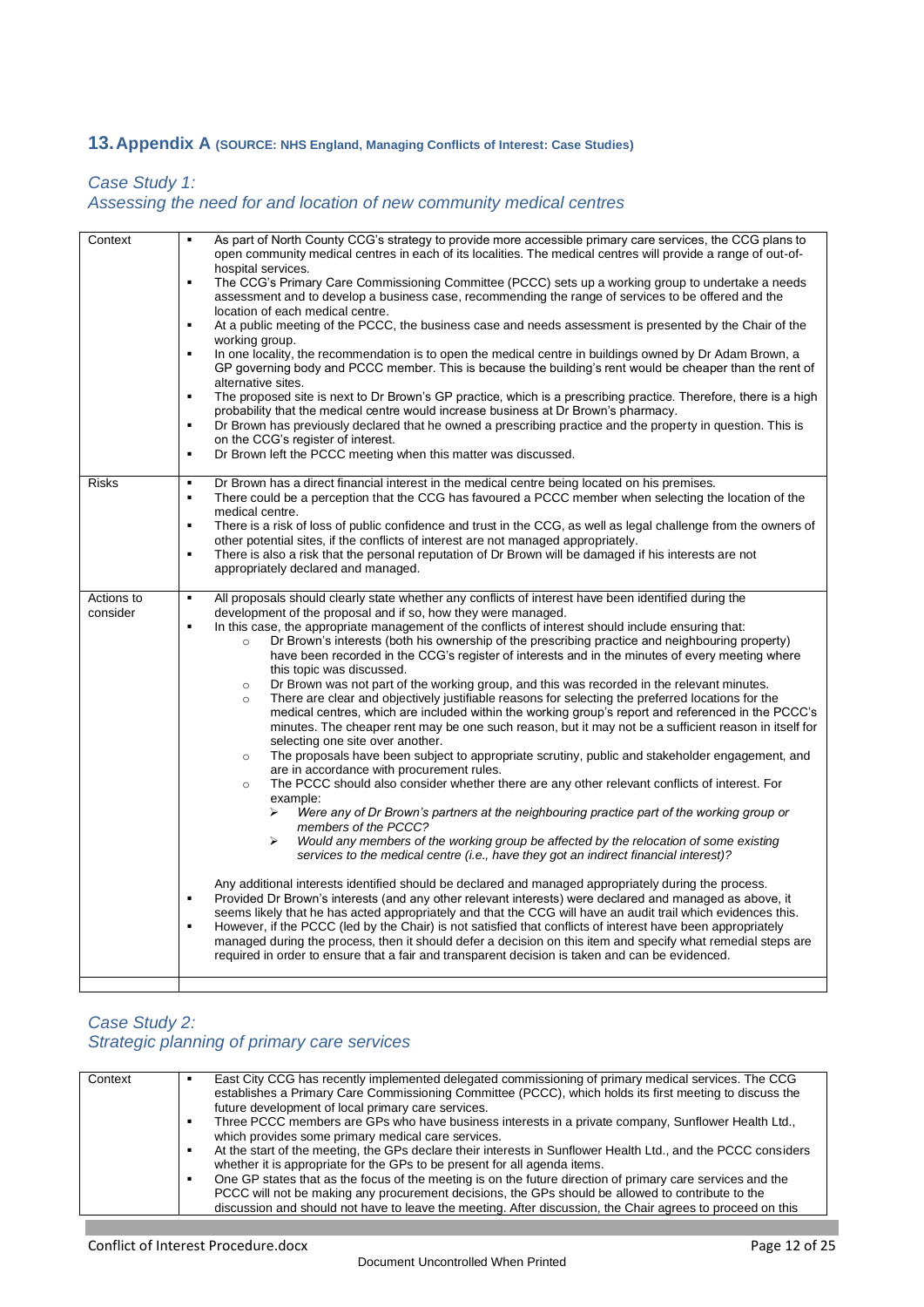|                        | basis.<br>During the discussion about the future direction of primary care services, the PCCC starts to discuss<br>$\blacksquare$<br>developing local enhanced services. The services discussed are ones that Sunflower Health Ltd. might have<br>an interest in providing.                                                                                                                                                                                                                                                                                                                                                                                                                                                                                                                                                                                                                                                                                                                                                                                                                                                                                                                                                                                                                                                                                                                                                                                                                                                                                                                                                                                                                                                                                                                                                                                                                                                                                                                                                                                                                                                                                                                                                                                                                                                                                                                                                                                                                                                                                                                                                                                                                                          |
|------------------------|----------------------------------------------------------------------------------------------------------------------------------------------------------------------------------------------------------------------------------------------------------------------------------------------------------------------------------------------------------------------------------------------------------------------------------------------------------------------------------------------------------------------------------------------------------------------------------------------------------------------------------------------------------------------------------------------------------------------------------------------------------------------------------------------------------------------------------------------------------------------------------------------------------------------------------------------------------------------------------------------------------------------------------------------------------------------------------------------------------------------------------------------------------------------------------------------------------------------------------------------------------------------------------------------------------------------------------------------------------------------------------------------------------------------------------------------------------------------------------------------------------------------------------------------------------------------------------------------------------------------------------------------------------------------------------------------------------------------------------------------------------------------------------------------------------------------------------------------------------------------------------------------------------------------------------------------------------------------------------------------------------------------------------------------------------------------------------------------------------------------------------------------------------------------------------------------------------------------------------------------------------------------------------------------------------------------------------------------------------------------------------------------------------------------------------------------------------------------------------------------------------------------------------------------------------------------------------------------------------------------------------------------------------------------------------------------------------------------|
| <b>Risks</b>           | By being present at the meeting, particularly during the discussions about enhanced services, there is a risk<br>$\blacksquare$<br>(whether actual or perceived) that the proceedings may be influenced by the financial<br>Interests of the three GPs, given their involvement with an organisation which may wish to bid to provide<br>٠<br>those services.<br>If the GPs have access to information about a future procurement before other potential providers, this could<br>$\blacksquare$<br>give them an unfair advantage. This may particularly be the case if the item was not discussed in the public<br>session and/or it was not made clear in the papers published prior to the meeting that the PCCC would be<br>discussing the development of enhanced services. This could lead to a costly legal challenge later on by other<br>potential providers.<br>There is a risk of loss of public confidence and trust in the CCG if the conflicts are not managed appropriately.<br>٠<br>There is a risk of harm to the GPs' own personal reputations, and to the reputation of East City CCG, if their<br>$\blacksquare$<br>interests in Sunflower Health Ltd are not appropriately managed.<br>If the GPs gain access to any commercially sensitive information, or are involved in any decision which leads<br>٠<br>to a procurement in relation to the enhanced services, it is likely that Sunflower Health Ltd. would be unable to<br>participate in any subsequent procurement for those services.                                                                                                                                                                                                                                                                                                                                                                                                                                                                                                                                                                                                                                                                                                                                                                                                                                                                                                                                                                                                                                                                                                                                                                                                 |
| Actions to<br>consider | Details of the three GPs' interests in Sunflower Health Ltd. should be recorded in the minutes of the PCCC<br>$\blacksquare$<br>meeting and in the CCG's register of interests.<br>As it seems likely that Sunflower Health Ltd. might want to bid in a future procurement exercise, the three<br>٠<br>GPs should not be involved in any decision or deliberations leading up to a procurement decision regarding<br>the development of primary care services.<br>The initial decision to allow the GPs to remain in the meeting was reasonable, because:<br>$\blacksquare$<br>The GPs are experts in the field of primary care and their input would be valuable to these<br>$\circ$<br>discussions;<br>It appeared at this point that no decision-making on procurement issues, or deliberations leading up<br>$\circ$<br>to a procurement decision, were going to take place at the meeting.<br>However, the Chair should keep this decision under constant review during the meeting and should ask the<br>$\blacksquare$<br>GPs to leave if at any point it becomes appropriate to do so. If this occurs, the time at which they left (and<br>returned to) the meeting should be recorded in the minutes.<br>The meeting should be held in public unless commercially sensitive information is being discussed or there is<br>٠<br>some other reason why it would be prejudicial to the public interest to do so. The agenda should clearly state<br>the purpose of the meeting and nature of the expected discussion and the CCG should ensure it is made<br>available to the public (so any potential providers have the opportunity to attend the meeting).<br>If the discussions cease to be at a strategic level and become deliberations leading up to a procurement<br>$\blacksquare$<br>decision and the Chair asks the GPs to leave, there would be nothing in these circumstances to stop the GPs<br>from joining the audience.<br>However, if the published agenda did not indicate that a detailed procurement discussion would take place at<br>٠<br>the meeting, the Chair should instead defer the discussion to a subsequent meeting at which it is included as<br>an agenda item, so that other potential providers would have notice and the opportunity to attend as<br>observers.<br>If a subsequent meeting is held in private for reasons of commercial sensitivity, the GPs should be asked to<br>leave the meeting for the item where they are conflicted.<br>The CCG should consider whether it is appropriate for the three GPs to be members of the PCCC at all, given<br>٠<br>their interests in Sunflower Health Ltd, and the nature and extent of their interests in the company. |

# *Case Study 3:*

# *Re-procurement of an Alternative Provider Medical Services Contract (APMS) in a delegated CCG*

| Context | In January 2015, NHS England began to consider options for the re-procurement of an APMS <sup>1</sup> contract for<br>services currently provided by Rose Medical practice. The existing contract was due to expire in September<br>2016.                                                                                                                                                                                                                |
|---------|----------------------------------------------------------------------------------------------------------------------------------------------------------------------------------------------------------------------------------------------------------------------------------------------------------------------------------------------------------------------------------------------------------------------------------------------------------|
|         | South Eastern CCG implemented delegated commissioning from 1 April 2015. The CCG's Primary Care<br>Commissioning Committee (PCCC) established a sub-group to review the procurement options in respect of<br>this contract and to recommend a way forward to the PCCC. The members of this sub-group include the<br>locality clinical lead, Dr Yasmin Bindari. Dr Bindari is a GP in one of the CCG's member practices, Middle<br>Castle Medical Centre. |
|         | At the first meeting of the sub-group, the following procurement options were discussed:<br>٠<br>Re-procurement of the APMS services;<br>$\circ$<br>Dispersal of the registered patient list to other GP practices in the vicinity of Rose medical practice<br>$\Omega$<br>who currently hold the contract; and                                                                                                                                          |
|         | Direct award of the contract to a new provider without running a procurement process, i.e. a non-<br>$\circ$<br>competitive "single tender waver".                                                                                                                                                                                                                                                                                                       |
|         | At the first meeting of the sub-group, Dr Bindari declares an interest, but states that the practice she works for<br>has no intention of bidding for these services, if it is agreed to procure them.                                                                                                                                                                                                                                                   |
|         | Dr Bindari fails to declare that she has a close friend who works as a GP at another member practice (they<br>went to medical school together, attend the same yoga class, their husbands are friends, their children attend<br>the same school and the two families often socialise together), who is very interested in bidding for the                                                                                                                |
|         | service should it be re-procured. Dr Bindari has never declared this friendship because she claims she was<br>not aware that she needed to do so.                                                                                                                                                                                                                                                                                                        |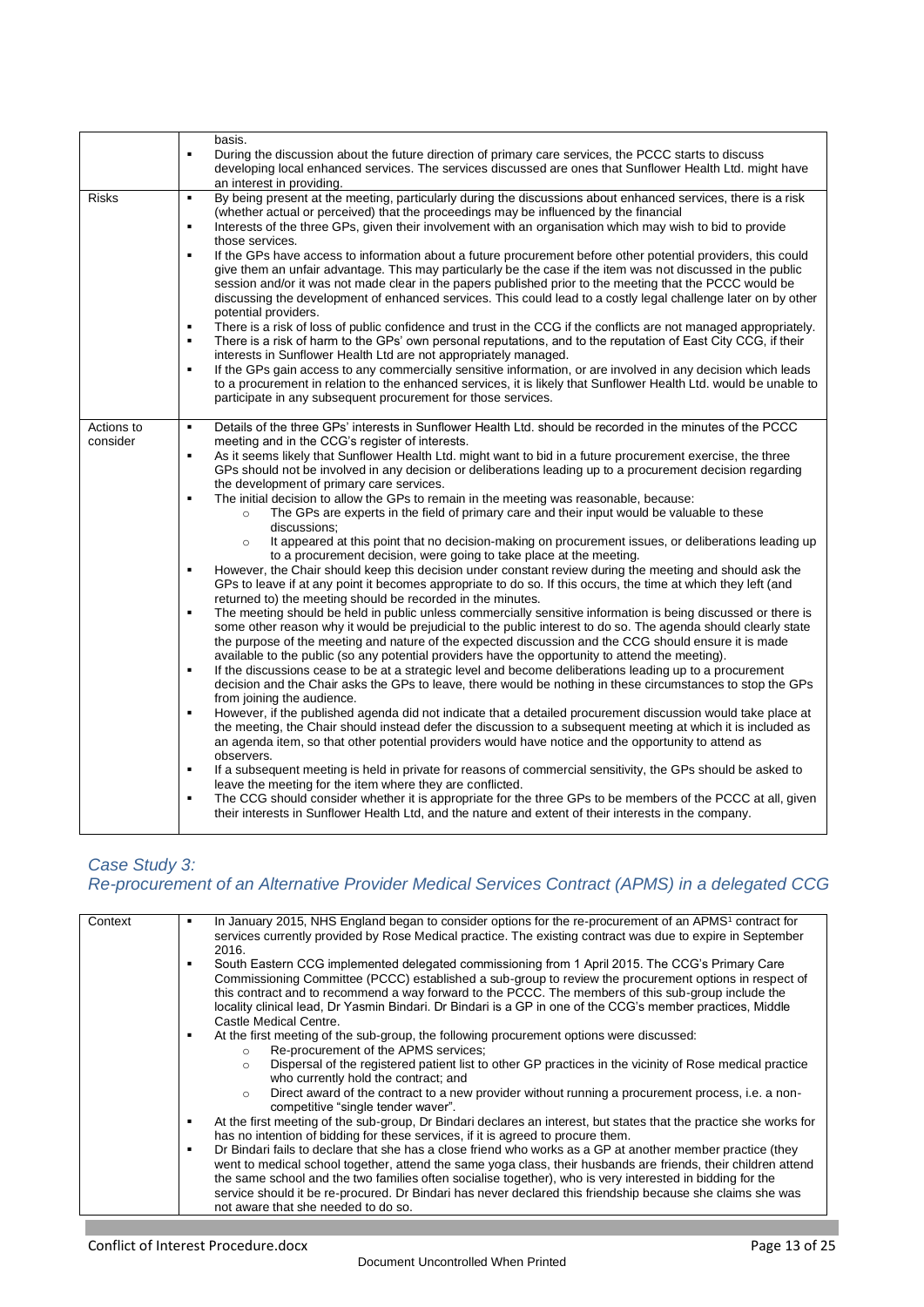|                        | 1 Alternative Provider Medical Services (APMS) contract: this is a contractual route for commissioning primary<br>medical services. It allows the commissioner to contract with 'any person' e.g. private sector, voluntary and not-for-<br>profit providers of general medical services, as well as GP practices, NHS trusts and foundation trusts.                                                                                                                                                                                                                                                                                                                                                                                                                                                                                                                                                                                                                                                                                                                                                                                                                                                                                                                                                                                                                                                                                                                                                                                                                                                                                                                                                                                                                                                                                                        |
|------------------------|-------------------------------------------------------------------------------------------------------------------------------------------------------------------------------------------------------------------------------------------------------------------------------------------------------------------------------------------------------------------------------------------------------------------------------------------------------------------------------------------------------------------------------------------------------------------------------------------------------------------------------------------------------------------------------------------------------------------------------------------------------------------------------------------------------------------------------------------------------------------------------------------------------------------------------------------------------------------------------------------------------------------------------------------------------------------------------------------------------------------------------------------------------------------------------------------------------------------------------------------------------------------------------------------------------------------------------------------------------------------------------------------------------------------------------------------------------------------------------------------------------------------------------------------------------------------------------------------------------------------------------------------------------------------------------------------------------------------------------------------------------------------------------------------------------------------------------------------------------------|
| <b>Risks</b>           | Dr Bindari has an indirect financial interest because her close friend may benefit financially depending on<br>٠<br>which procurement option is recommended by the sub group.<br>There is a risk of loss of public confidence and trust in the CCG as a result, as well as a risk of challenge from<br>٠<br>the other potential providers if the conflicts of interest are not managed appropriately.<br>There is a risk that Dr Bindari's personal reputation will be damaged if her interests are not appropriately<br>٠<br>declared and managed.                                                                                                                                                                                                                                                                                                                                                                                                                                                                                                                                                                                                                                                                                                                                                                                                                                                                                                                                                                                                                                                                                                                                                                                                                                                                                                         |
| Actions to<br>consider | Dr Bindari should declare her <i>indirect financial interest</i> and this information should be included in the CCG's<br>٠<br>conflict of interest register and within the minutes of the sub-group's meetings.<br>The sub-group, led by the Chair, should decide how to manage this conflict of interest. It may be justifiable to<br>٠<br>allow Dr Bindari (having appropriately declared her interests) to remain part of the sub-group during the initial<br>deliberations, but to require her to withdraw and play no part in the decision-making process on which option<br>to recommend. However, the more prudent option would be to require her to withdraw from the sub-group<br>altogether since its primary purpose is to develop a procurement options appraisal.<br>The decision and the rationale for the decision and (if relevant) the times at which Dr Bindari leaves/re-joins<br>٠<br>the sub-group's meeting(s), should all be clearly recorded in the minutes.<br>The PCCC should review the minutes of any previous sub-group meetings and consider whether Dr Bindari's<br>٠<br>indirect financial interest, arising due to her close friendship with one of the GPs at another surgery, may have<br>impacted on any previous decisions so that the PCCC can consider whether any remedial action needs to be<br>taken.<br>Dr Bindari should be reminded that the interests of close friends can put individuals in a position of being<br>٠<br>conflicted. If Dr Bindari has not undertaken the mandatory online training on the management of conflicts of<br>interest, she should do so as soon as possible.<br>The CCG should also consider, with advice from the Head of Governance and the Conflicts of Interest<br>٠<br>Guardian, whether, under its conflicts of interest policy, disciplinary action would be appropriate. |

#### *Case Study 4: Re-procurement of out-of-hours services*

| Context                | North Western CCG has commenced a re-procurement exercise for out-of-hours (OOH) services in its area.<br>$\blacksquare$<br>The CCG has established a programme board which reports to the CCG governing body.<br>The programme board's membership comprises an out-of-county GP with experience of delivering OOH<br>$\blacksquare$<br>services, a secondary care consultant, a community nurse and three senior managers from across the CCG.<br>The out-of-county GP was invited to join the programme board to ensure there was appropriate clinical input,<br>as all North Western CCG's GPs were conflicted.<br>On appointment, two members of the programme board declared the following interests:<br>$\blacksquare$<br>Mina Patel, a senior manager who works within the CCG's engagement and inclusion team, is<br>$\circ$<br>married to a registered paramedic who is employed by North Western Ambulance Service, which is<br>a potential bidder;<br>Kate Lloyd, a manager who is the CCG's strategy lead, declares that her mother is the clinical<br>$\circ$<br>director for a social enterprise, Ivy Medical, which may also be a potential bidder.<br>The programme board plans to establish an evaluation panel that will make recommendations on the<br>$\blacksquare$<br>preferred bidder. A paper setting out the programme board's preferred bidder will be submitted to the CCG's<br>governing body for a final decision. |
|------------------------|-------------------------------------------------------------------------------------------------------------------------------------------------------------------------------------------------------------------------------------------------------------------------------------------------------------------------------------------------------------------------------------------------------------------------------------------------------------------------------------------------------------------------------------------------------------------------------------------------------------------------------------------------------------------------------------------------------------------------------------------------------------------------------------------------------------------------------------------------------------------------------------------------------------------------------------------------------------------------------------------------------------------------------------------------------------------------------------------------------------------------------------------------------------------------------------------------------------------------------------------------------------------------------------------------------------------------------------------------------------------------------------------------------------------------------------------------|
| <b>Risks</b>           | Mina Patel has an indirect financial interest. Whilst it may be unlikely that her husband has any decision-<br>$\blacksquare$<br>making influence within the North Western ambulance service, there could at the very least be a perception of<br>a conflict of interest.<br>Kate Lloyd also has an indirect financial interest as her mother is a senior decision maker within a potential<br>$\blacksquare$<br>provider, which is likely to have a financial interest in potential new work.<br>Because of the nature of the services, a number of the members of the CCG's governing body are likely to<br>$\blacksquare$<br>have direct financial interests in the procurement of these services.<br>There is a risk of loss of public confidence and trust in the CCG, as well as challenge from providers, if the<br>٠<br>interests of Mrs Patel and Ms Lloyd and the members of the governing body are not appropriately declared<br>and managed.<br>There is a risk that the personal reputation of those with potential conflicting interests will be damaged if those<br>٠<br>interests are not appropriately declared and managed.                                                                                                                                                                                                                                                                                                   |
| Actions to<br>consider | At programme board meetings:<br>If Ivy Medical intends to bid for the OOH contract, Ms Lloyd should leave the programme board, as it seems<br>٠<br>unlikely she would be able to participate meaningfully in the business of the board.<br>If Ivy Medical does not intend to bid for the contract and confirms this in writing, then Ms Lloyd should be<br>٠<br>permitted to stay on the programme board.<br>Mrs Patel should be allowed to remain on the programme board, provided her interests are appropriately<br>$\blacksquare$<br>declared and managed. Possible options to help manage her conflict of interests could include:<br>requiring her to sign a confidentiality agreement which prevents her from disclosing any confidential<br>$\circ$<br>information regarding the OOH procurement to her husband;<br>ensuring that she is not part of the evaluation panel that makes recommendations to the<br>$\circ$<br>programme board on the preferred bidder.                                                                                                                                                                                                                                                                                                                                                                                                                                                                      |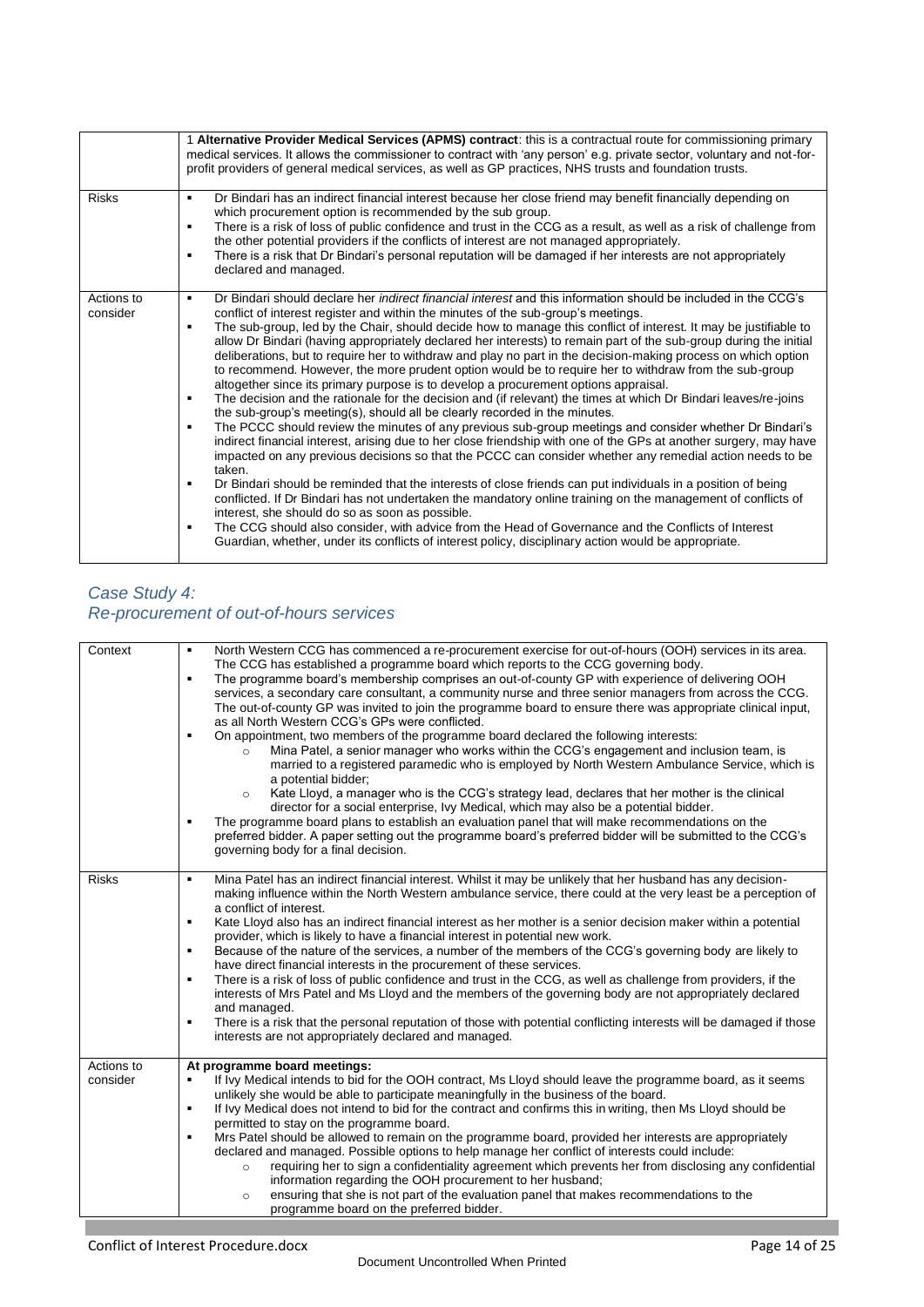| At governing body meetings (where updates on the procurement are provided to a wider CCG audience<br>which includes GPs):                                                                                                                                                                                                                                                                                                                                                                                    |
|--------------------------------------------------------------------------------------------------------------------------------------------------------------------------------------------------------------------------------------------------------------------------------------------------------------------------------------------------------------------------------------------------------------------------------------------------------------------------------------------------------------|
| In advance of the meeting, the Chair of the governing body should ensure that any papers about the OOH<br>procurement, not in the public domain, are not circulated to conflicted members. It is important to discuss this<br>with the secretariat so that there is clarity on who should receive the papers in advance of them being issued.                                                                                                                                                                |
| It is important that all CCG employees are trained in the management of conflicts of interest and understand<br>how it impacts upon their role. For those providing administrative support to the governing body and sub-<br>groups, they need to understand why some papers may be withheld from certain members for particular<br>agenda items or whole meetings.                                                                                                                                          |
| If the meeting is held in public, the agenda should clearly state the purpose of the item and nature of the<br>٠<br>expected discussion. The CCG should ensure it is made available to the public in advance, so any other<br>potential providers have the opportunity to attend the meeting.                                                                                                                                                                                                                |
| If the meeting is held in public, the Chair should ask the conflicted GPs to leave the meeting when this item is<br>٠<br>discussed, but there would be nothing in these circumstances to stop the GPs from joining the audience as<br>members of the public, since the discussions and the subsequent minutes will be in the public domain. The<br>time at which they left (and returned to) the meeting as governing body members (rather than members of the<br>public) should be recorded in the minutes. |
| If confidential information regarding the procurement is under discussion, then that part of the meeting should<br>٠<br>be held in private. Again, the Chair should ask the conflicted individuals to leave the meeting, and the time at<br>which they left (and returned to) the meeting should be recorded in the minutes.                                                                                                                                                                                 |
| An alternative to requiring the programme board to report into the CCG's governing body would be to<br>٠<br>consider whether it could report to the Primary Care Commissioning Committee instead. However, the CCG's<br>governing body would need to check and (if necessary) amend the terms of reference/scheme of delegation<br>for the PCCC to ensure that it has the appropriate authority before proceeding, as the commissioning of OOH<br>services does not fall within the PCCC's normal remit.     |

### *Case Study 5: A procurement challenge*

| Context      | Midshire CCG has recently awarded a contract for a new primary care mental health service to a federation of<br>GP practices, the Shire Federation.                                                                                                                                                                                                                                                                                                                                                                                                                                                                                                                                                     |
|--------------|---------------------------------------------------------------------------------------------------------------------------------------------------------------------------------------------------------------------------------------------------------------------------------------------------------------------------------------------------------------------------------------------------------------------------------------------------------------------------------------------------------------------------------------------------------------------------------------------------------------------------------------------------------------------------------------------------------|
|              | The contract was awarded following a six month procurement process. The process was overseen by a small<br>$\blacksquare$<br>project group. The project group was chaired by Midshire CCG's contract lead for mental health services and<br>included two other CCG managers and a mental health nurse.                                                                                                                                                                                                                                                                                                                                                                                                  |
|              | The procurement process included an engagement exercise, the development of a specification, an invitation<br>$\blacksquare$<br>to tender, evaluation of bids against agreed criteria and ratification of the final decision by the governing body.<br>Midshire CCG receives a challenge from a voluntary sector organisation, Bluebell, who felt that the CCG had<br>$\blacksquare$<br>favoured the federation. Bluebell has seen that the CCG's register of interests includes a declaration by one<br>of the CCG's governing body members, Dr Myra Nara, that she is a shareholder in Shire Federation. Bluebell<br>alleges that the CCG has favoured the federation in its decision-making process. |
|              | Dr Nara was not a member of the project group that oversaw the procurement exercise, but the governing<br>$\blacksquare$<br>body did receive regular updates on the procurement exercise, signed off the specification and approved the<br>decision to award the contract to the federated GP practices.                                                                                                                                                                                                                                                                                                                                                                                                |
|              | A review of the procurement process is undertaken by Midshire CCG's governance lead. This includes a<br>$\blacksquare$<br>review of the governing body's minutes. Whilst Dr Nara's interests are noted in the minutes, they do not detail<br>the full nature of the conflict of interest, who was involved in the discussions or how the conflict was managed.<br>There is no evidence that the situation was managed in line with the CCG's policy on conflicts of interest.                                                                                                                                                                                                                           |
|              | During the review, it becomes apparent that the CCG's governance lead has not sent any reminders<br>٠<br>regarding updates to the register of interests for the last ten months.                                                                                                                                                                                                                                                                                                                                                                                                                                                                                                                        |
| <b>Risks</b> | Dr Nara has a direct financial interest in the outcome of the procurement because of her role in the Shire<br>$\blacksquare$<br>Federation.                                                                                                                                                                                                                                                                                                                                                                                                                                                                                                                                                             |
|              | Even if the CCG has undertaken a robust procurement exercise and fully adhered to its conflicts of interest<br>٠<br>policy, there is insufficient evidence to prove this in its documentation.                                                                                                                                                                                                                                                                                                                                                                                                                                                                                                          |
|              | As the register of interests has not been updated in ten months, there is a risk that it does not contain the<br>$\blacksquare$<br>latest information on declared interests, which could have an impact upon decision-making processes.                                                                                                                                                                                                                                                                                                                                                                                                                                                                 |
|              | As well as the risk of challenge from other bidders (which has materialised in this case), there is a risk of loss<br>٠<br>of public confidence and trust in the CCG and a risk of damage to Dr Nara's professional reputation if the<br>conflicts of interest are not appropriately managed.                                                                                                                                                                                                                                                                                                                                                                                                           |
| Actions to   | The CCG's Conflicts of Interest Guardian, supported by the CCG governance lead, should interview<br>$\blacksquare$                                                                                                                                                                                                                                                                                                                                                                                                                                                                                                                                                                                      |
| consider     | governing body members to confirm how the conflicts were managed at this particular meeting.                                                                                                                                                                                                                                                                                                                                                                                                                                                                                                                                                                                                            |
|              | If satisfactory assurance cannot be obtained that conflicts were dealt with appropriately at the governing body<br>$\blacksquare$<br>meetings, including clear evidence that:                                                                                                                                                                                                                                                                                                                                                                                                                                                                                                                           |
|              | Appropriate safeguards were in place to prevent Shire federation from gaining an unfair advantage<br>$\circ$<br>by having access to confidential information in relation to the procurement; and                                                                                                                                                                                                                                                                                                                                                                                                                                                                                                        |
|              | Dr Nara was not involved in any decision or deliberations leading up to a procurement decision<br>$\circ$<br>regarding the award of the contract to the federation;                                                                                                                                                                                                                                                                                                                                                                                                                                                                                                                                     |
|              | then it is likely the procurement exercise would need to be rerun to ensure that a fair and transparent process                                                                                                                                                                                                                                                                                                                                                                                                                                                                                                                                                                                         |
|              | is carried out. This would be at additional cost to the CCG and would likely delay service delivery.                                                                                                                                                                                                                                                                                                                                                                                                                                                                                                                                                                                                    |
|              | If a breach is identified, Midshire CCG must publish it on their website and should also consider potential<br>$\blacksquare$                                                                                                                                                                                                                                                                                                                                                                                                                                                                                                                                                                           |
|              | disciplinary action in accordance with its conflicts of interest policy.                                                                                                                                                                                                                                                                                                                                                                                                                                                                                                                                                                                                                                |
|              | Although it is an individual's responsibility to ensure that they declare relevant interests promptly (and in any<br>٠                                                                                                                                                                                                                                                                                                                                                                                                                                                                                                                                                                                  |
|              | event within 28 days of the interest arising), the CCG's Head of Governance should put systems in place to<br>ensure that Midshire CCG's register of interests is accurate and up-to-date, including requiring declarations of                                                                                                                                                                                                                                                                                                                                                                                                                                                                          |
|              | interest (or nil returns) from all relevant individuals at least every six months.                                                                                                                                                                                                                                                                                                                                                                                                                                                                                                                                                                                                                      |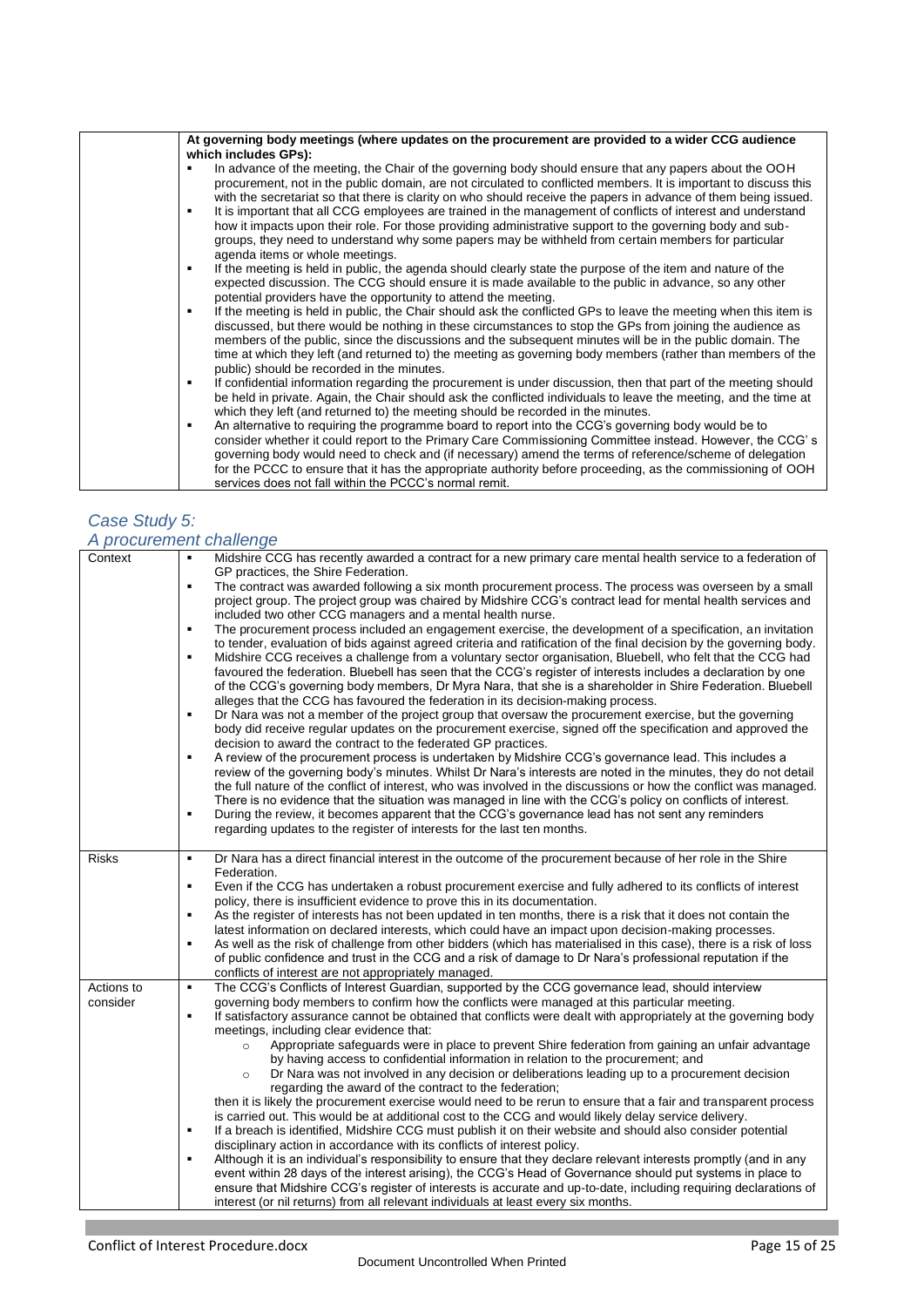# *Case Study 6: Breach of powers for financial gain*

| Context      | Uptown CCG has a growing waiting list for a number of minor surgery procedures.<br>٠<br>In a confidential governing body meeting, the governing body agree to make one-off payments to private<br>$\blacksquare$<br>providers to reduce the waiting list. This information is not yet public.<br>Following the meeting, Oswald Price, a GP governing body member who was present at the meeting,<br>٠<br>arranges for letters to be sent to his patients on the waiting list, informing them of a small list of private<br>providers that can offer the service immediately. At the top of the list is Tallom Health Limited, a private<br>business of which Dr Price is a director.<br>Dr Price does not inform the patients that he is a director of Tallom Health Ltd. and presents the information in<br>٠<br>a way that steers the patient to choose Tallom Health Ltd., over the other providers listed.<br>Dr Price had previously declared his directorship of Tallom Health Ltd. to the CCG and this is recorded in the<br>٠<br>CCG's register of interests. However, he did not declare this interest again at the governing body meeting. |
|--------------|------------------------------------------------------------------------------------------------------------------------------------------------------------------------------------------------------------------------------------------------------------------------------------------------------------------------------------------------------------------------------------------------------------------------------------------------------------------------------------------------------------------------------------------------------------------------------------------------------------------------------------------------------------------------------------------------------------------------------------------------------------------------------------------------------------------------------------------------------------------------------------------------------------------------------------------------------------------------------------------------------------------------------------------------------------------------------------------------------------------------------------------------------|
| <b>Risks</b> | Dr Price has a direct financial interest in Uptown CCG's decision to use private providers to help reduce<br>٠                                                                                                                                                                                                                                                                                                                                                                                                                                                                                                                                                                                                                                                                                                                                                                                                                                                                                                                                                                                                                                       |
|              | waiting lists. A failure to properly declare and manage this interest could damage the reputation of the CCG,<br>Dr Price and his GP practice, and his attempts to steer his NHS patients towards Tallom Health Ltd. could<br>lead to challenges from other providers.                                                                                                                                                                                                                                                                                                                                                                                                                                                                                                                                                                                                                                                                                                                                                                                                                                                                               |
|              | Dr Price is in significant breach of the CCG's conflicts of interest policy by having used his position for<br>٠<br>financial gain. This could damage the reputation of the GP, the practice and the CCG. It could damage public<br>trust and weaken patients' confidence in the independence of healthcare professionals.                                                                                                                                                                                                                                                                                                                                                                                                                                                                                                                                                                                                                                                                                                                                                                                                                           |
|              | There is a potential risk that an offence of fraud has been committed under section 3 of the Fraud Act 2016<br>٠                                                                                                                                                                                                                                                                                                                                                                                                                                                                                                                                                                                                                                                                                                                                                                                                                                                                                                                                                                                                                                     |
|              | (fraud by failing to disclose information) or section 4 (fraud by abuse of position).<br>If the other GPs and employees in the practice are not aware of the GP's actions, this may result in damage<br>٠                                                                                                                                                                                                                                                                                                                                                                                                                                                                                                                                                                                                                                                                                                                                                                                                                                                                                                                                            |
|              | to the practice as a business and impact upon the trust and relationships with his colleagues.                                                                                                                                                                                                                                                                                                                                                                                                                                                                                                                                                                                                                                                                                                                                                                                                                                                                                                                                                                                                                                                       |
|              | There are also other issues for the CCG and the practice need to consider apart from conflicts of interest,<br>٠<br>including potential breaches of:                                                                                                                                                                                                                                                                                                                                                                                                                                                                                                                                                                                                                                                                                                                                                                                                                                                                                                                                                                                                 |
|              | The Privacy and E-Communications Regulations 2003;<br>$\circ$                                                                                                                                                                                                                                                                                                                                                                                                                                                                                                                                                                                                                                                                                                                                                                                                                                                                                                                                                                                                                                                                                        |
|              | The Data Protection Act by not informing patients that he is a director of the business;<br>$\circ$<br>The Good Medical Practice-Financial and Commercial arrangements and conflicts of interest (2013)<br>$\circ$<br>issued by the General Medical Council.                                                                                                                                                                                                                                                                                                                                                                                                                                                                                                                                                                                                                                                                                                                                                                                                                                                                                         |
| Actions to   | Dr Price should have declared his interest prior to, or during, the governing body meeting and he should have<br>$\blacksquare$                                                                                                                                                                                                                                                                                                                                                                                                                                                                                                                                                                                                                                                                                                                                                                                                                                                                                                                                                                                                                      |
| consider     | taken no part in the decision to use private providers to reduce the waiting lists, or in any of the discussions<br>leading up to this decision. His failure to do so, in conjunction with his attempt to use his position for personal<br>financial gain, constitutes a serious breach of the CCG's conflicts of interest policy.                                                                                                                                                                                                                                                                                                                                                                                                                                                                                                                                                                                                                                                                                                                                                                                                                   |
|              | The CCG should consult their policy on counter fraud and seek advice from their local counter fraud<br>٠                                                                                                                                                                                                                                                                                                                                                                                                                                                                                                                                                                                                                                                                                                                                                                                                                                                                                                                                                                                                                                             |
|              | specialist. If fraud is suspected, the CCG should refer the case immediately to NHS Protect, so as not to<br>prejudice any potential investigation. This should form part of the CCG's section on breaches within their<br>conflicts of interest policy.                                                                                                                                                                                                                                                                                                                                                                                                                                                                                                                                                                                                                                                                                                                                                                                                                                                                                             |
|              | Uptown CCG, with guidance from its Conflicts of Interest Guardian, should consider what steps need to be<br>٠<br>taken in light of this serious breach. This is likely to include issues in relation to procurement law, data<br>protection law, communication with the affected patients, notification to NHS England, and disciplinary action<br>against Dr Price by the CCG and regulatory bodies.                                                                                                                                                                                                                                                                                                                                                                                                                                                                                                                                                                                                                                                                                                                                                |
|              | Once the counter fraud specialist and/or the CCG's Director of Finance has informed the CCG it is safe to do<br>٠<br>so, the CCG must publish anonymised information about the breach on their website.<br>The CCG will also need to include the breach as part of their Improvement and Assessment Framework<br>٠                                                                                                                                                                                                                                                                                                                                                                                                                                                                                                                                                                                                                                                                                                                                                                                                                                   |
|              | quarterly return for the probity and corporate governance indicator.                                                                                                                                                                                                                                                                                                                                                                                                                                                                                                                                                                                                                                                                                                                                                                                                                                                                                                                                                                                                                                                                                 |

# *Case Study 7:*

| Monitoring of voluntary sector contracts |                                                                                                                                                                                                                                                                                                                                                                                                                                                                                                                                                                                                                                                                                                                                                                                                                                                                                                                                                                                                                                                                                           |  |  |  |  |
|------------------------------------------|-------------------------------------------------------------------------------------------------------------------------------------------------------------------------------------------------------------------------------------------------------------------------------------------------------------------------------------------------------------------------------------------------------------------------------------------------------------------------------------------------------------------------------------------------------------------------------------------------------------------------------------------------------------------------------------------------------------------------------------------------------------------------------------------------------------------------------------------------------------------------------------------------------------------------------------------------------------------------------------------------------------------------------------------------------------------------------------------|--|--|--|--|
| Context                                  | Amit Bal, senior contract manager for Downswood CCG, leads all contract monitoring meetings for voluntary<br>٠<br>and community sector organisations which deliver small and grant funded contracts.<br>At an event in the community, a representative from a small voluntary sector organisation seeks out the<br>٠<br>CCG's Accountable Officer (AO) to complain that the CCG unfairly favours one particular voluntary sector<br>service, the Hawthorn Care & Support Centre. They imply that the poor quality of the Hawthorn service is<br>consistently overlooked.<br>The AO discusses this complaint with Mr Bal. During this discussion Mr Bal discloses that he is married to the<br>٠<br>Business and Development manager of the Hawthorn Care & Support Centre. He states that he has not<br>declared this information to the CCG as he did not think it was important given the relatively small scale of the<br>services provided by Hawthorn Care and Support Centre and the fact that no payments apart from<br>reimbursement of expenses are made to Hawthorn by the CCG. |  |  |  |  |
| <b>Risks</b>                             | Mr Bal has an indirect, financial personal interest which he should have declared. It is irrelevant that the<br>٠<br>service is a voluntary sector provider: there is still a conflict of interest which should be managed so as to<br>avoid the risk (whether actual or perceived) that he has inappropriately influenced the decision-making<br>process for the award of contracts or grants to the third sector.<br>There is a risk that Mr Bal's interest could have, or have been perceived to have, impacted upon his contract<br>٠<br>monitoring role.<br>There is a potential damage to the CCG's and Mr Bal's reputation, risk of challenge by other potential<br>٠<br>providers and loss of confidence by other organisations and the public in the probity and fairness of<br>commissioners' decisions.                                                                                                                                                                                                                                                                        |  |  |  |  |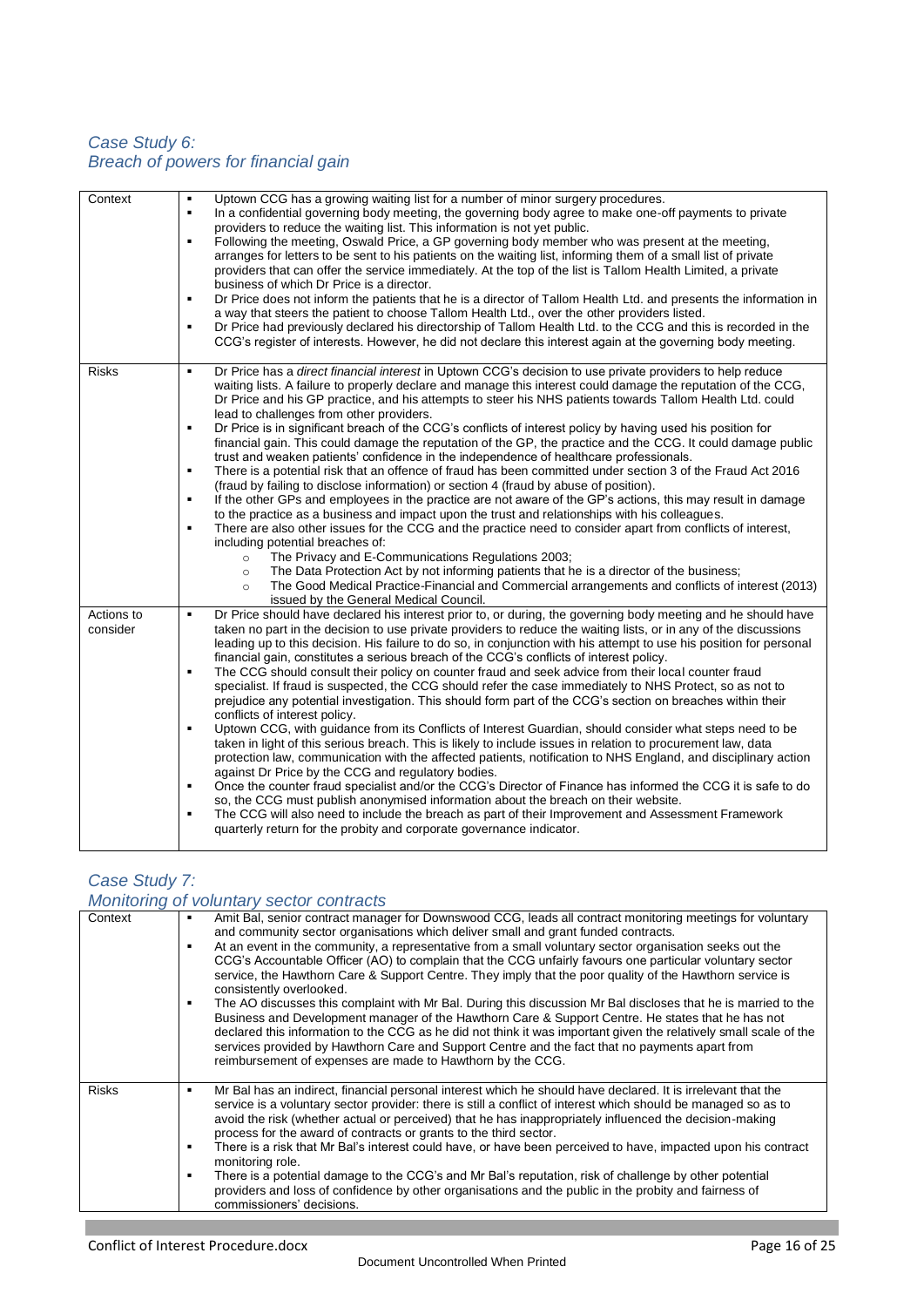| Actions to<br>consider | Mr Bal's interest should be recorded in the CCG's register of interests.<br>٠<br>Mr Bal should not be involved in any decisions, or discussions leading up to decisions, relating to any<br>٠<br>services which are or may be provided by Hawthorn Care & Support Centre.<br>In light of the allegation which has been made to the Accountable Officer and Mr Bal's failure to declare his<br>interests, a non-conflicted manager should review:<br>the performance of Hawthorn Care & Support Centre against the contract and identify any<br>$\circ$<br>necessary actions;<br>all contracts or grants awarded to Hawthorn Care & Support Centre to identify who was involved in<br>$\circ$<br>the process:<br>whether there is any risk that conflicts of interest could have been inappropriately managed.<br>$\circ$ |
|------------------------|--------------------------------------------------------------------------------------------------------------------------------------------------------------------------------------------------------------------------------------------------------------------------------------------------------------------------------------------------------------------------------------------------------------------------------------------------------------------------------------------------------------------------------------------------------------------------------------------------------------------------------------------------------------------------------------------------------------------------------------------------------------------------------------------------------------------------|
|                        |                                                                                                                                                                                                                                                                                                                                                                                                                                                                                                                                                                                                                                                                                                                                                                                                                          |
|                        |                                                                                                                                                                                                                                                                                                                                                                                                                                                                                                                                                                                                                                                                                                                                                                                                                          |
|                        |                                                                                                                                                                                                                                                                                                                                                                                                                                                                                                                                                                                                                                                                                                                                                                                                                          |
|                        |                                                                                                                                                                                                                                                                                                                                                                                                                                                                                                                                                                                                                                                                                                                                                                                                                          |
|                        |                                                                                                                                                                                                                                                                                                                                                                                                                                                                                                                                                                                                                                                                                                                                                                                                                          |
|                        |                                                                                                                                                                                                                                                                                                                                                                                                                                                                                                                                                                                                                                                                                                                                                                                                                          |
|                        |                                                                                                                                                                                                                                                                                                                                                                                                                                                                                                                                                                                                                                                                                                                                                                                                                          |
|                        | Depending on the outcome of the review, the CCG, advised by its Conflicts of Interest Guardian, should<br>consider whether any disciplinary action is required, and whether the breach should be published on the                                                                                                                                                                                                                                                                                                                                                                                                                                                                                                                                                                                                        |
|                        | CCG's website.                                                                                                                                                                                                                                                                                                                                                                                                                                                                                                                                                                                                                                                                                                                                                                                                           |
|                        | If the contract manager has not undertaken the mandatory online training on managing conflicts of interest,<br>٠<br>they should do so.                                                                                                                                                                                                                                                                                                                                                                                                                                                                                                                                                                                                                                                                                   |
|                        |                                                                                                                                                                                                                                                                                                                                                                                                                                                                                                                                                                                                                                                                                                                                                                                                                          |

# *Case Study 8: Recruitment of patient representatives with a conflict of interest*

| Context                | A member of the public, Sarah Thomas, applies to be a patient representative on North County CCG's service<br>user group, following a recent advert for new members.<br>Ms Thomas works for a consultancy company, Pinewood Services Ltd., which provides services to several<br>٠<br>providers who hold contracts with the CCG.<br>Pinewood Services Ltd. may also become a provider in an impending procurement.<br>٠                                                                                                                                                                                                                                                                                                                                                                                                                                                                                                                                                                                                                                                                                                                                                                                                                                                                            |
|------------------------|----------------------------------------------------------------------------------------------------------------------------------------------------------------------------------------------------------------------------------------------------------------------------------------------------------------------------------------------------------------------------------------------------------------------------------------------------------------------------------------------------------------------------------------------------------------------------------------------------------------------------------------------------------------------------------------------------------------------------------------------------------------------------------------------------------------------------------------------------------------------------------------------------------------------------------------------------------------------------------------------------------------------------------------------------------------------------------------------------------------------------------------------------------------------------------------------------------------------------------------------------------------------------------------------------|
| <b>Risks</b>           | Ms Thomas has an indirect financial interest because Pinewood Services Ltd. stands to gain financially from<br>٠<br>any contracts which have been, or are in future, awarded by the CCG to providers who are clients of the<br>consultancy company.<br>She also has a direct financial interest in light of Pinewood Services Ltd. participation in the forthcoming<br>٠<br>procurement process, which may result in the company becoming a provider of services directly to the CCG.<br>If Ms Thomas becomes a member of the CCG's service user group, then any failure to declare and<br>٠<br>appropriately manage these interests will lead to a risk (whether actual or perceived) that the group carries<br>out its functions in a way which favours the interests of Pinewood Services Ltd. and/or its clients over and<br>above the interests of other providers. This could lead to costly challenges later on by other potential<br>providers.                                                                                                                                                                                                                                                                                                                                            |
| Actions to<br>consider | Before appointment to any role within the CCG, an applicant should be given a form to enable them to declare<br>any interests.<br>North County CCG will need to consider whether Ms Thomas could effectively fulfil the role she has applied<br>٠<br>for if steps are taken to manage the conflict of interests.<br>The steps required to manage Ms Thomas' conflict of interests are likely to involve excluding her from<br>٠<br>participating in any meetings of the service user group where Pinewood Services Ltd., or any of its clients, or<br>any services provided by them, are under discussion. If, as a result, she was unable to actively participate in<br>many of the group's discussions, then the CCG should consider not appointing her to this role.<br>If the CCG does appoint her, her interests should be recorded in the CCG's register of interests and should<br>٠<br>be declared at all relevant meetings of the service user group.<br>The CCG should request declarations of interest during the recruitment process and give advice to recruiting<br>٠<br>managers on how to manage any conflicts of interest which become apparent. This could include providing<br>advice on when and why someone would be excluded from appointments due to conflicts of interest. |

# *Case Study 9: Attendance at a provider funded event*

| Context                | South CCG's procurement lead Uriah Vadis is invited to an all-day seminar hosted by Daisychain Systems<br>Ltd., which is the CCG's current IT provider. The seminar is about how technology can deliver improvements<br>in healthcare.<br>A modest buffet lunch is to be provided at the seminar itself, but existing clients of the IT provider, including<br>٠<br>Mr Vadis, have additionally been invited to an evening dinner consisting of a 4-course meal at a locally<br>renowned restaurant.                                                                            |
|------------------------|---------------------------------------------------------------------------------------------------------------------------------------------------------------------------------------------------------------------------------------------------------------------------------------------------------------------------------------------------------------------------------------------------------------------------------------------------------------------------------------------------------------------------------------------------------------------------------|
| <b>Risks</b>           | The acceptance of hospitality could give rise to real or perceived conflict of interests, or accusations of unfair<br>٠<br>influence, collusion or canvassing with providers.                                                                                                                                                                                                                                                                                                                                                                                                   |
| Actions to<br>consider | Mr Vadis should consider whether he can demonstrate that attendance at the seminar and/or the evening<br>٠<br>dinner would benefit<br>South CCG or the wider NHS. Particular caution should be applied in this case because Daisychain Systems<br>٠<br>Ltd. is an existing supplier to South CCG. Advice should be sought from a senior manager within the CCG<br>where there is any doubt on what action to take.<br>Given the generic title of the seminar, there may be clinical leads within the CCG who would gain more from<br>٠<br>attendance than the procurement lead. |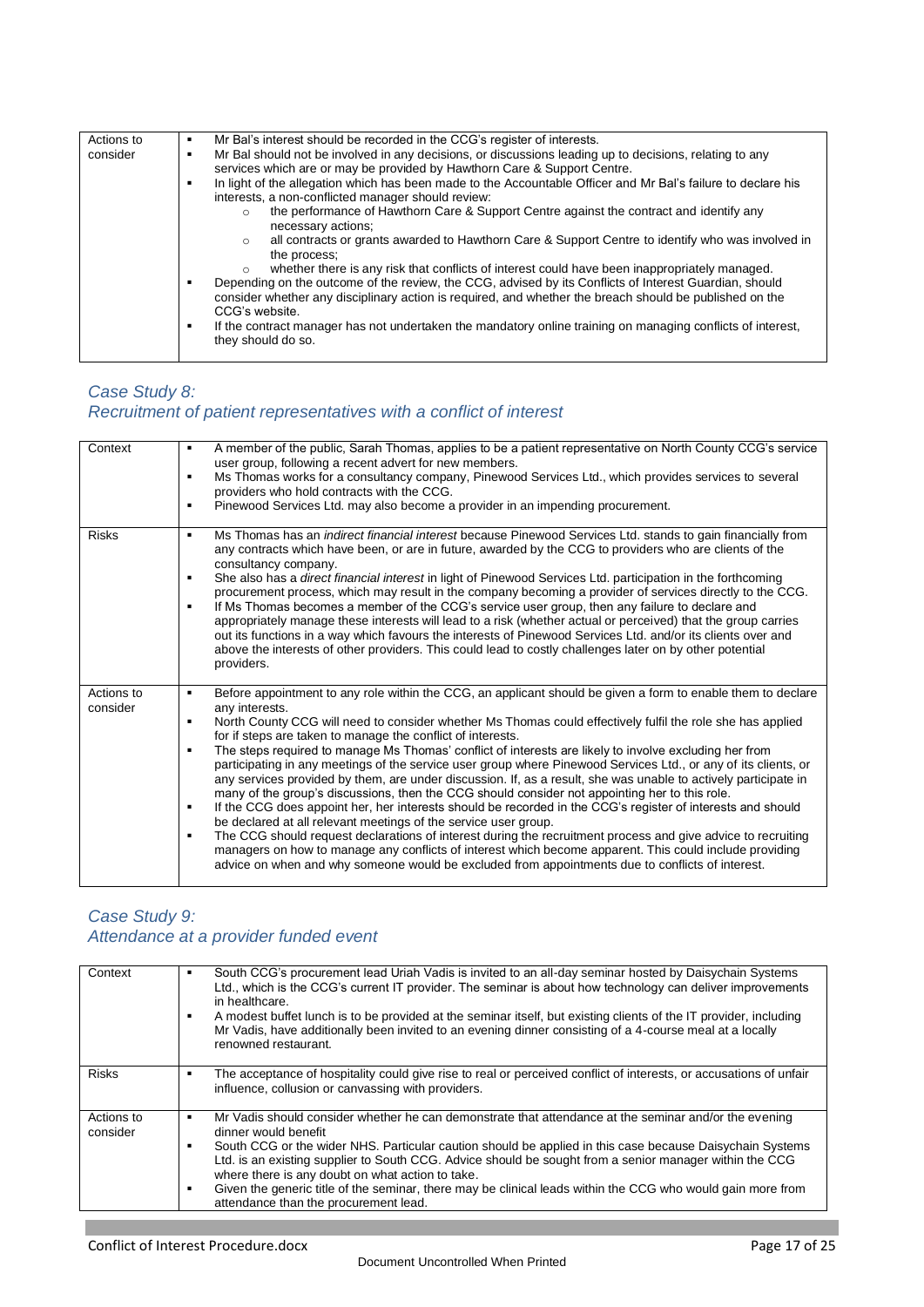| Provision of a modest buffet lunch to attendees at the seminar is likely to be acceptable if it is on a similar<br>٠<br>scale to that which the CCG might offer in similar circumstances.<br>Acceptance of the evening dinner invitation is unlikely to be appropriate as it is neither proportionate nor of<br>benefit to the CCG.<br>If the event is close to a potential re-tendering of IT services, then extreme caution should be applied when<br>٠<br>considering whether or not any representatives from the CCG, especially the procurement lead, should<br>attend. If attendance is favoured then strong consideration should be given to attending similar events offered<br>by other IT suppliers, to avoid accusations of favouring one supplier over another.<br>Should Mr Vadis decide to attend the seminar and buffet lunch (providing it is deemed to constitute only<br>٠<br>modest and proportionate hospitality), but to politely decline the evening meal invitation:<br>The invitation to attend the seminar (including lunch) will need to be declared and recorded on the<br>$\circ$<br>CCG's gifts and hospitality register<br>Refusal of the evening meal invitation should be declared and registered on the CCG's gifts and<br>$\circ$<br>hospitality register. |
|----------------------------------------------------------------------------------------------------------------------------------------------------------------------------------------------------------------------------------------------------------------------------------------------------------------------------------------------------------------------------------------------------------------------------------------------------------------------------------------------------------------------------------------------------------------------------------------------------------------------------------------------------------------------------------------------------------------------------------------------------------------------------------------------------------------------------------------------------------------------------------------------------------------------------------------------------------------------------------------------------------------------------------------------------------------------------------------------------------------------------------------------------------------------------------------------------------------------------------------------------------------------------------------------|
|                                                                                                                                                                                                                                                                                                                                                                                                                                                                                                                                                                                                                                                                                                                                                                                                                                                                                                                                                                                                                                                                                                                                                                                                                                                                                              |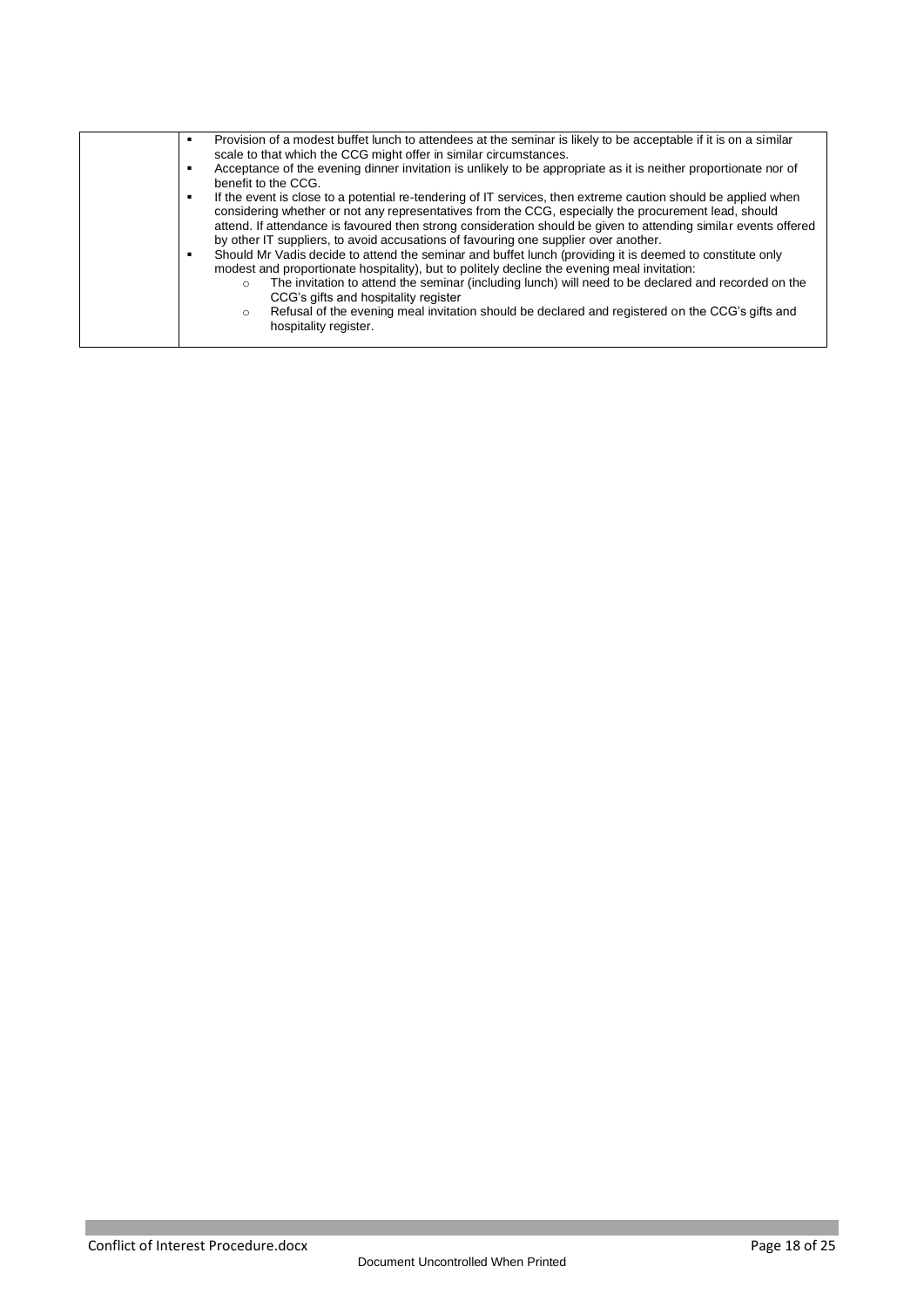#### <span id="page-18-0"></span>**14.Checklist to help identify a Conflict of Interest**

A test when trying to determine if you have a conflict of interest or not, is to ask yourself:

*"Could this conflict with my professional duties?"*

If you answer **YES** to any of the questions below, you may have an actual, perceived or potential conflict of interest.

<span id="page-18-1"></span>

|     |                                                                                                                                                                                                                        | <b>YES</b>   | <b>NO</b>      |
|-----|------------------------------------------------------------------------------------------------------------------------------------------------------------------------------------------------------------------------|--------------|----------------|
| 1.  | Would I or anyone associated with me benefit from or be detrimentally<br>affected by my proposed decision action?                                                                                                      | $\Box$       |                |
| 2.  | Could there be benefits for me in the future that could cast doubt on my<br>objectivity?                                                                                                                               | П            | $\blacksquare$ |
| 3.  | Do I have a current or previous personal, professional or financial<br>relationship or association of any significance with an interested party?                                                                       | $\mathsf{L}$ | $\blacksquare$ |
| 4.  | Would my reputation or that of a relative, friend or associate stand to be<br>enhanced or damaged because of the proposed decision or action?                                                                          | П            | $\Box$         |
| 5.  | Do I or a relative, friend or associate of theirs stand to gain or lose<br>financially in some covert of unexpected way?                                                                                               | П            | П              |
| 6.  | Do I hold any personal or professional views or biases that may lead<br>others to reasonably conclude that I am not an appropriate person to<br>deal with the matter?                                                  | П            | П              |
| 7.  | Have I received a benefit from someone who stands to gain or lose from<br>my proposed decision or action?                                                                                                              | П            | $\Box$         |
| 8.  | Am I a member of an association, club or a professional organisation or<br>do I have particular ties or associations with organisations or individuals<br>who stand to gain or lose by my proposed decision or action? | $\Box$       |                |
| 9.  | Could this situation have an influence on any future employment<br>opportunities outside my current official duties?                                                                                                   |              |                |
| 10. | Could there be any other benefits or factors that could cast doubts on<br>my objectivity?                                                                                                                              | $\Box$       |                |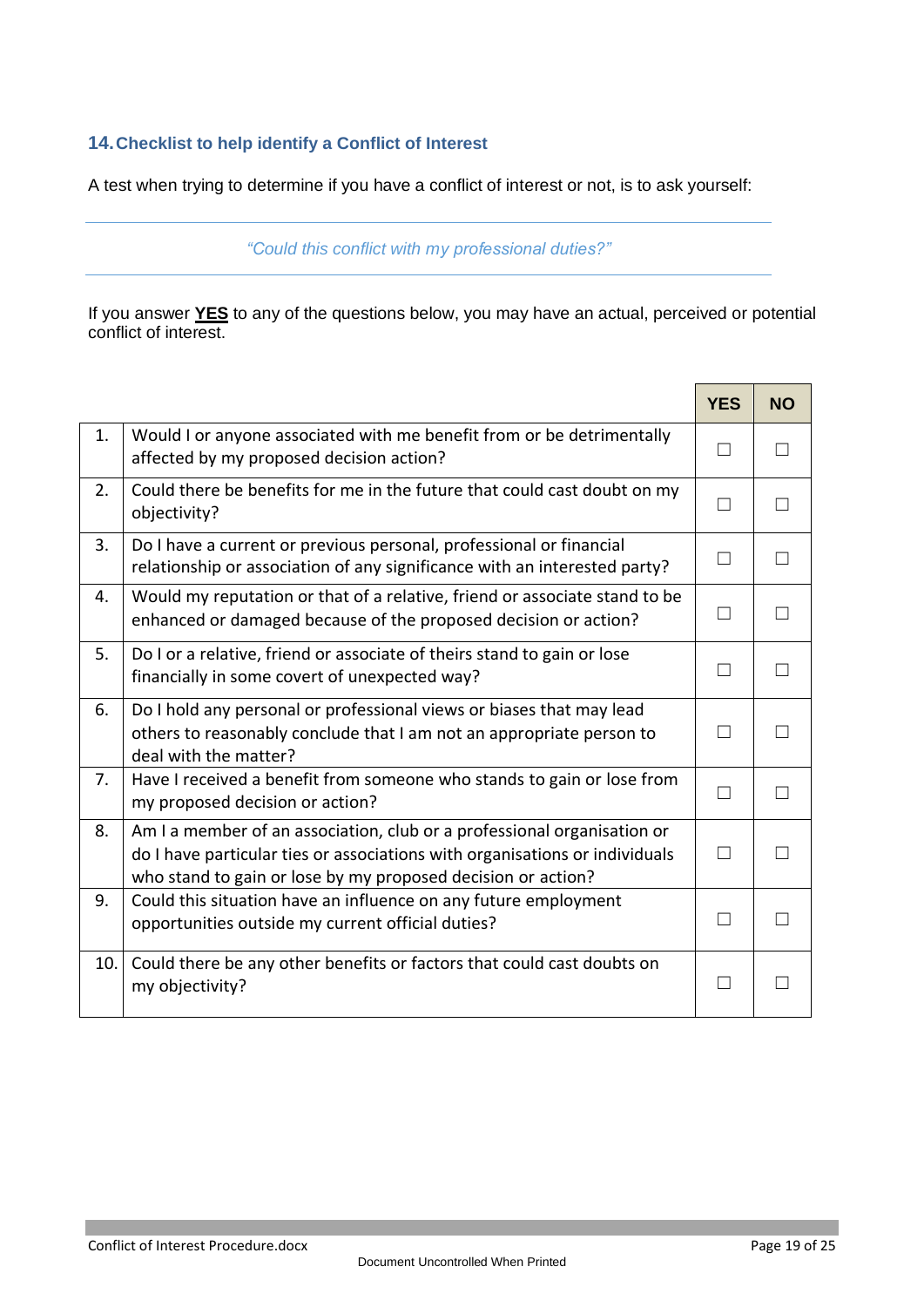# <span id="page-19-0"></span>**15.Appendix B – COI Form**

| <b>Conflict of Interest (COI) Notification</b><br>Standard Funding Agreement Terms and Conditions Clause 9.4.2 |                 |                  |                            |                                                                                           |                                                                                                      |               |
|----------------------------------------------------------------------------------------------------------------|-----------------|------------------|----------------------------|-------------------------------------------------------------------------------------------|------------------------------------------------------------------------------------------------------|---------------|
| PHN Name: Gold Coast, Level 1, 14 Edgewater Court, Robina, Qld, 4225                                           |                 |                  |                            |                                                                                           |                                                                                                      |               |
| Person Declaring Conflict of Interest (Legible Full Name/Title/Role):                                          |                 |                  |                            |                                                                                           |                                                                                                      |               |
| Name of Meeting / Group / Event:                                                                               |                 |                  |                            |                                                                                           |                                                                                                      |               |
| Date Meeting / Group / Event took place:                                                                       |                 |                  |                            |                                                                                           |                                                                                                      |               |
|                                                                                                                |                 |                  | <b>DETAILS OF CONFLICT</b> |                                                                                           |                                                                                                      |               |
|                                                                                                                |                 |                  |                            |                                                                                           | (Note: all questions are required to be completed unless states as 'Optional')                       |               |
| <b>Conflict type:</b><br>(tick appropriate                                                                     | $\Box$ Actual   | $\Box$ Perceived | $\Box$ Potential           |                                                                                           |                                                                                                      |               |
| box)                                                                                                           |                 |                  |                            |                                                                                           | Note: Definitions of the above COI options can be found on the back of this form                     |               |
| Provide a FULL<br>description of the<br>COI:                                                                   |                 |                  |                            |                                                                                           |                                                                                                      |               |
| <b>Names and details</b><br>of all parties<br>involved in the<br>conflict:                                     |                 |                  |                            |                                                                                           |                                                                                                      |               |
| Is the conflict New<br>or Historical:<br>(tick appropriate<br>box)                                             | $\Box$ New COI  |                  |                            | $\Box$ Historical COI (if yes, then provide further details)                              |                                                                                                      |               |
| <b>Further</b><br>information:<br>(OPTIONAL)                                                                   |                 |                  |                            |                                                                                           |                                                                                                      |               |
| Select agreed*<br>proposed strategy<br>for resolving or<br>managing the<br>Conflict:                           | $\Box$ Register | $\Box$ Restrict  | $\Box$ Recruit             | $\Box$ Remove<br>* COI strategy is agreed on and endorsed by the meeting / panel members. | $\Box$ Relinquish<br>Note: Types and definitions of Strategies can be found on the back of this form | $\Box$ Resign |
| <b>Further</b><br>information:                                                                                 |                 |                  |                            |                                                                                           |                                                                                                      |               |
| (OPTIONAL)                                                                                                     |                 |                  |                            |                                                                                           |                                                                                                      |               |
| <b>Signature of Declaree:</b>                                                                                  |                 |                  |                            |                                                                                           |                                                                                                      |               |
| <b>GCPHN Personnel Name:</b>                                                                                   |                 |                  |                            |                                                                                           |                                                                                                      |               |
| <b>GCPHN Personnel Position:</b>                                                                               |                 |                  |                            |                                                                                           |                                                                                                      |               |
| <b>GCPHN Personnel Signature:</b>                                                                              |                 |                  |                            |                                                                                           |                                                                                                      |               |
| Date signed:                                                                                                   |                 |                  |                            |                                                                                           |                                                                                                      |               |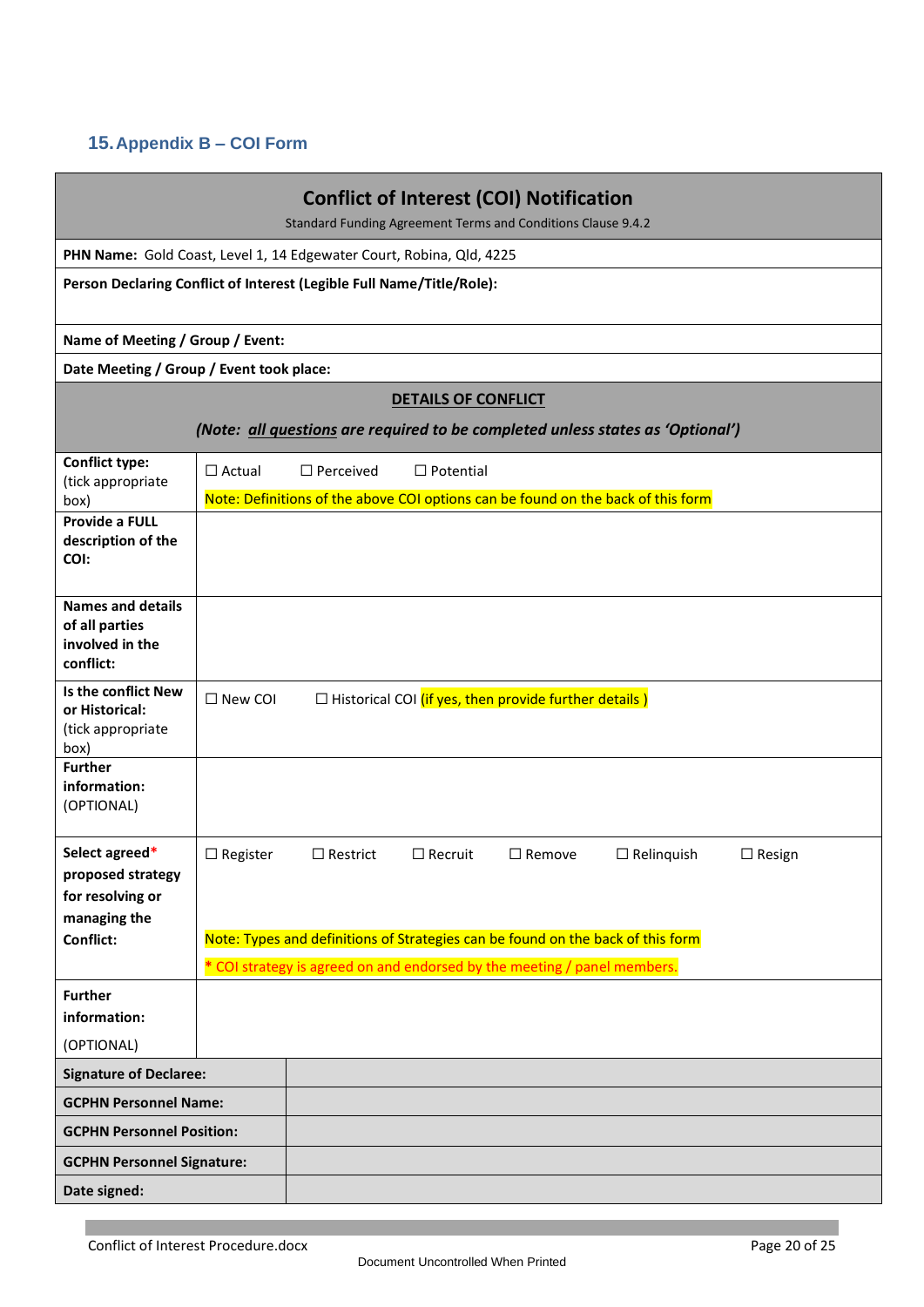#### **What are the different types of conflicts of interest?**

- **Actual** An actual conflict of interest involves a direct conflict between a person's current duties and responsibilities and existing private interests. i.e. you **ARE** being influenced by a conflicting interest
- **Perceived** A perceived or apparent conflict of interest can exist where it could be perceived, or appears, that a person's private interests could improperly influence the performance of their duties – whether or not this is in fact the case i.e. you could **APPEAR** to be influenced by a conflicting interest.
- Potential A potential conflict of interest arises where a person has private interests that could conflict with their official duties in the future i.e. you **COULD** be influenced by a conflicting interest.

|    | <b>STRATEGY</b> | <b>DESCRIPTION / RECOMMENDED ACTION</b>                                                                                                                                                                                                                         |
|----|-----------------|-----------------------------------------------------------------------------------------------------------------------------------------------------------------------------------------------------------------------------------------------------------------|
| 1. | <b>Register</b> | Details of the existence of a conflict of interest (actual, potential or perceived)<br>are formally entered into the Conflicts of Interest Register.<br>When to use: for low-risk COI's.                                                                        |
| 2. | <b>Restrict</b> | Where restrictions are placed on the employee's involvement in the matter e.g.<br>may not participate in discussions or decision making.<br>When to use: If the COI is not likely to arise frequently.                                                          |
| 3. | <b>Recruit</b>  | Where a neutral third party is used to oversee part or all of the process that<br>deals with the matter.<br>When to use: if the expertise of the third party is necessary.                                                                                      |
| 4. | Remove          | Where the employee is removed from their involvement in the matter creating<br>the conflict i.e. leave the room during pertinent discussions.<br>When to use: For ongoing serious COIs where ad hoc restriction or recruitment<br>of others is not appropriate. |
| 5. | Relinquish      | Where the employee relinquishes the private interest that is creating the<br>conflict.<br>When to use: if the employee's commitment to public/official duty outweighs<br>their attachment to the private interest.                                              |
| 6. | Resign          | Where the employee resigns from the conflicting role e.g. on the interview<br>panel, from the Board etc.<br>When to use: where no other options are practicable or if the employee prefers<br>this course as a matter of personal principle.                    |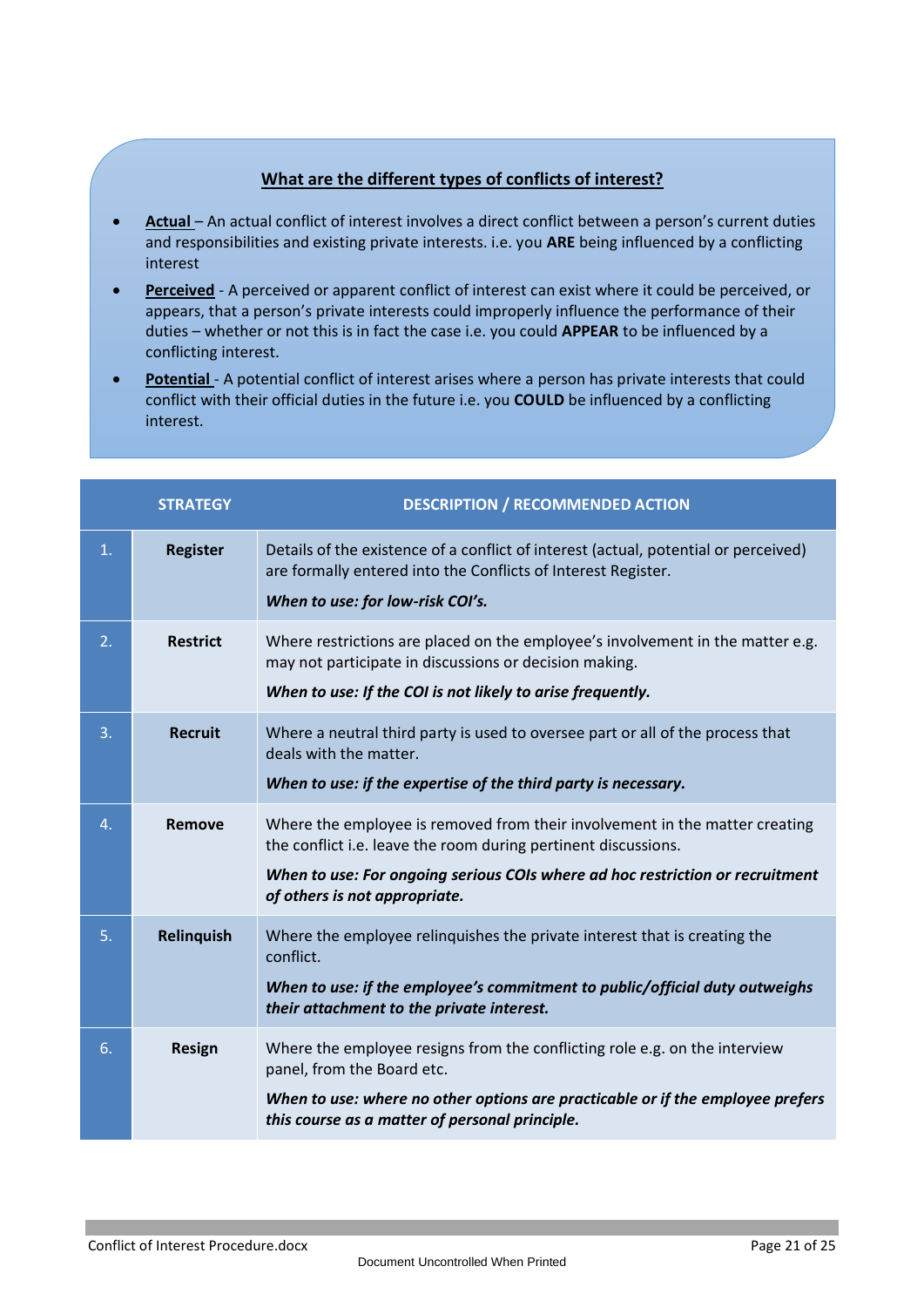# <span id="page-21-0"></span>**16. Appendix C – Related Party Transaction Application**

| <b>Related Party Transaction Application</b><br>Standard Funding Agreement Terms and Conditions Clause 9.5.3                                |                                                                                                                                                                |                                                                                              |            |  |  |  |
|---------------------------------------------------------------------------------------------------------------------------------------------|----------------------------------------------------------------------------------------------------------------------------------------------------------------|----------------------------------------------------------------------------------------------|------------|--|--|--|
|                                                                                                                                             |                                                                                                                                                                |                                                                                              |            |  |  |  |
|                                                                                                                                             | <b>PHN Name: Gold Coast</b>                                                                                                                                    |                                                                                              |            |  |  |  |
|                                                                                                                                             | Location: Level 1, 14 Edgewater Court, Robina, QLD 4225                                                                                                        |                                                                                              |            |  |  |  |
|                                                                                                                                             | <b>Contact Details: (07) 5635 2455</b>                                                                                                                         |                                                                                              |            |  |  |  |
|                                                                                                                                             | <b>Details of Related Party</b>                                                                                                                                |                                                                                              |            |  |  |  |
| Name:                                                                                                                                       |                                                                                                                                                                |                                                                                              |            |  |  |  |
| ABN (if applicable):<br><b>Address:</b>                                                                                                     |                                                                                                                                                                |                                                                                              |            |  |  |  |
|                                                                                                                                             |                                                                                                                                                                |                                                                                              | Mark as    |  |  |  |
|                                                                                                                                             | <b>Related Party Relationship Type</b>                                                                                                                         |                                                                                              | applicable |  |  |  |
| 9.5.1.a                                                                                                                                     | An entity that controls or has significant influence over the PHN                                                                                              |                                                                                              |            |  |  |  |
| 9.5.1.b                                                                                                                                     | PHN's subsidiary                                                                                                                                               | An entity that the PHN controls or has significant influence over at any time, including the |            |  |  |  |
| 9.5.1.c                                                                                                                                     | A person who is a member of the PHN's Board or governing body                                                                                                  |                                                                                              |            |  |  |  |
| 9.5.1.d                                                                                                                                     |                                                                                                                                                                | A person who is a member of the Board of an entity referred to in clause 9.5.1.a or 9.5.1.b  |            |  |  |  |
| 9.5.1.e                                                                                                                                     | A member of the PHN's Personnel, other than in their capacity as a PHN employee                                                                                |                                                                                              |            |  |  |  |
| 9.5.1.f                                                                                                                                     | A spouse or immediate family member of:<br>(i) the PHN's Personnel; or<br>(ii) a person specified in 9.5.1.c or 9.5.1.d, who is not themselves a PHN employee. |                                                                                              |            |  |  |  |
|                                                                                                                                             | <b>Related Party Description</b>                                                                                                                               | PHN to complete<br>Please attach supporting documents, if required                           |            |  |  |  |
|                                                                                                                                             | Description of Related Party relationship:                                                                                                                     |                                                                                              |            |  |  |  |
| conflict:                                                                                                                                   | Description of steps taken to resolve or manage                                                                                                                |                                                                                              |            |  |  |  |
| The relevant Activity:                                                                                                                      |                                                                                                                                                                |                                                                                              |            |  |  |  |
|                                                                                                                                             | (include Schedule and Activity Work Plan reference)                                                                                                            |                                                                                              |            |  |  |  |
| The proposed amount of Grant funds to be<br>transferred to the Related Party and how the<br>amount was determined (or the Asset proposed to |                                                                                                                                                                |                                                                                              |            |  |  |  |
| be transferred):                                                                                                                            |                                                                                                                                                                |                                                                                              |            |  |  |  |
|                                                                                                                                             | A complete description of the part of the Activity<br>that Your Organisation expects the Related Party                                                         |                                                                                              |            |  |  |  |
| to perform:                                                                                                                                 |                                                                                                                                                                |                                                                                              |            |  |  |  |
|                                                                                                                                             | The reason(s) why it is necessary to pay the Grant<br>funds (or transfer the Asset) to the Related Party:                                                      |                                                                                              |            |  |  |  |
| Dates relevant to the Related Party Transaction:                                                                                            |                                                                                                                                                                |                                                                                              |            |  |  |  |
| Signature:                                                                                                                                  |                                                                                                                                                                |                                                                                              |            |  |  |  |
|                                                                                                                                             | <b>PHN Personnel Name:</b>                                                                                                                                     |                                                                                              |            |  |  |  |
| <b>Position:</b>                                                                                                                            |                                                                                                                                                                |                                                                                              |            |  |  |  |
| Date:                                                                                                                                       |                                                                                                                                                                |                                                                                              |            |  |  |  |

# <span id="page-21-1"></span>**17.Appendix D - COI PROCESS**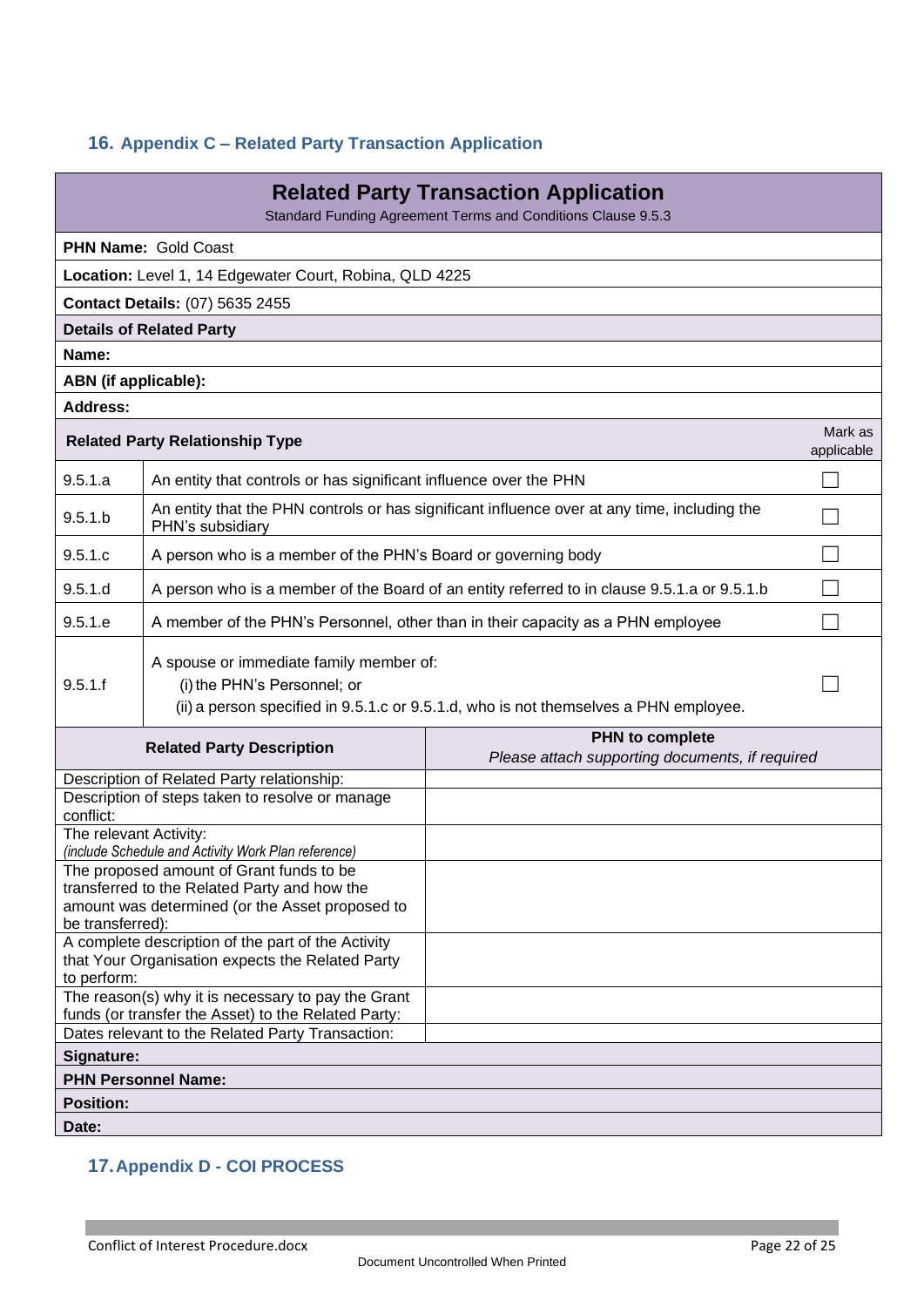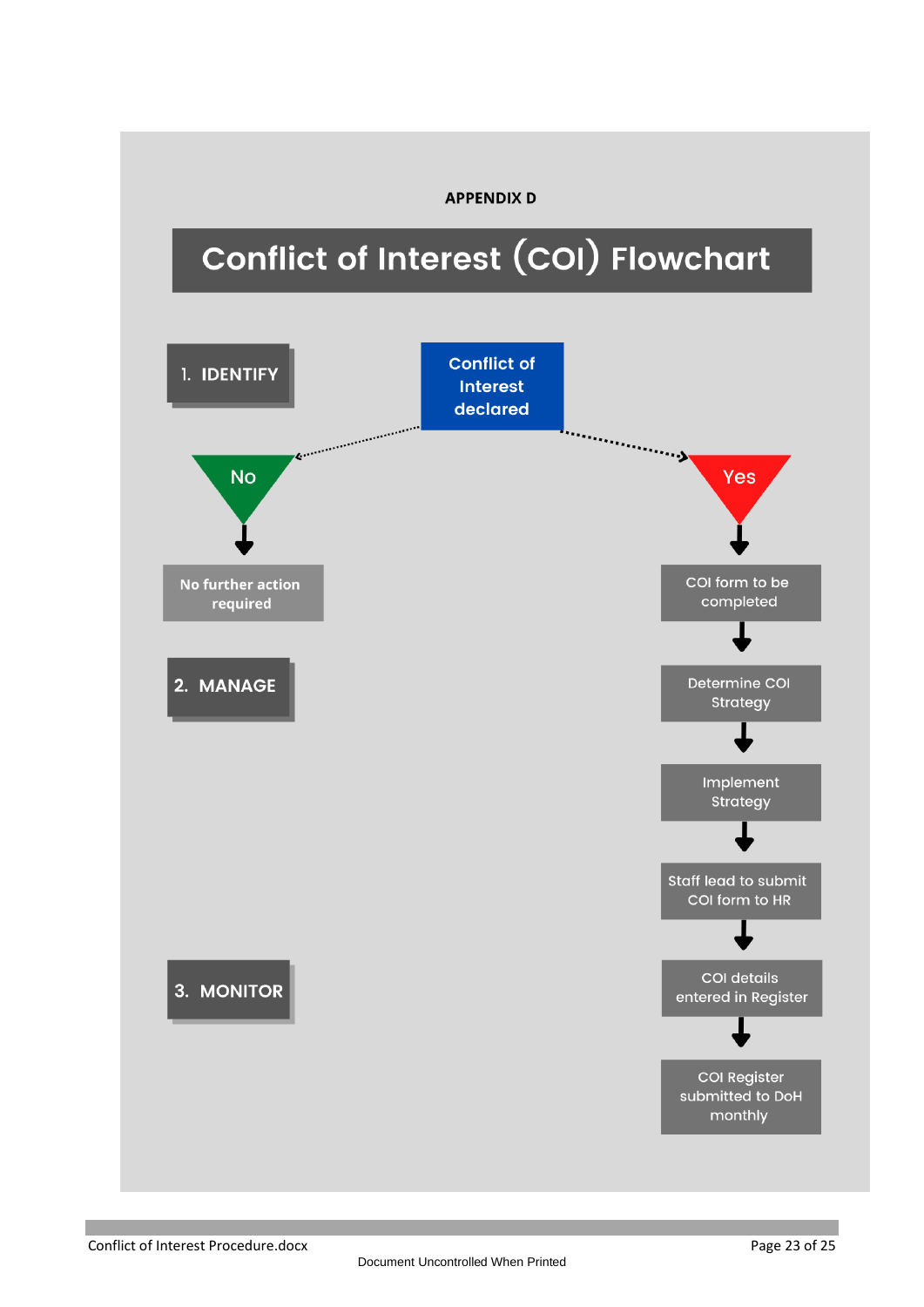# <span id="page-23-0"></span>**18.Appendix E - Improper Actions**

#### **Purchasing Goods and Services or Contracting**

- Preferentially selecting individual suppliers
- Evaluating new products and being biased towards a supplier
- Inviting quotes/tenders and then informing a particular supplier of the quote price they have to better
- Providing information that gives a supplier an advantage over other suppliers either at that time or later on
- Going to a supplier, who is a relative, without ensuring competitive prices are being obtained
- Developing specifications that are directed at a particular supplier's product because of a personal association
- Receiving short supply of goods and paying full cost from a firm in which the employees member has a financial interest, or in expectation of a 'kick-back'
- Accepting an invitation from a supplier to a social engagement which could lead you to feel obligated to that supplier.

#### **Recruitment**

- Manipulating/coercing selection panels to select or not select a particular applicant
- Withholding information that would affect the selection or non-selection of the most appropriate applicant
- Providing information such as selection questions to one applicant and not others.

#### **Employee Administration**

- Promoting friends or relatives where other employees are more deserving
- Preferentially rostering employees to the advantage of particular individuals due to personal association with those persons. This can have financial advantage to the favoured individual/s to the disadvantage of other employees.
- Assessment and/or inappropriate recommendation of particular individuals over others because of personal associations, for such things as Training courses, Attending conferences, Job or advancement opportunities.
- Giving preference for the taking of leave by individuals to the detriment of others due to personal association
- Not applying the same rules equally to all employees because of personal association e.g. failure to address issues of late attendance, non-performance etc.

#### **Secondary Employment**

- Use organisation resources, including employees, to support private work outside organisation employment
- Using your position within the organisation to unfairly obtain opportunities for future or outside employment.

#### **Client Relationship**

- Recommending service providers or firms to stakeholders, relatives or other individuals due to personal relationships, or preferences, whether for financial gain or not
- Receiving a financial or other form of gain in recommending a particular service provider
- Giving preferential treatment to stakeholders due to personal association at the expense of others.